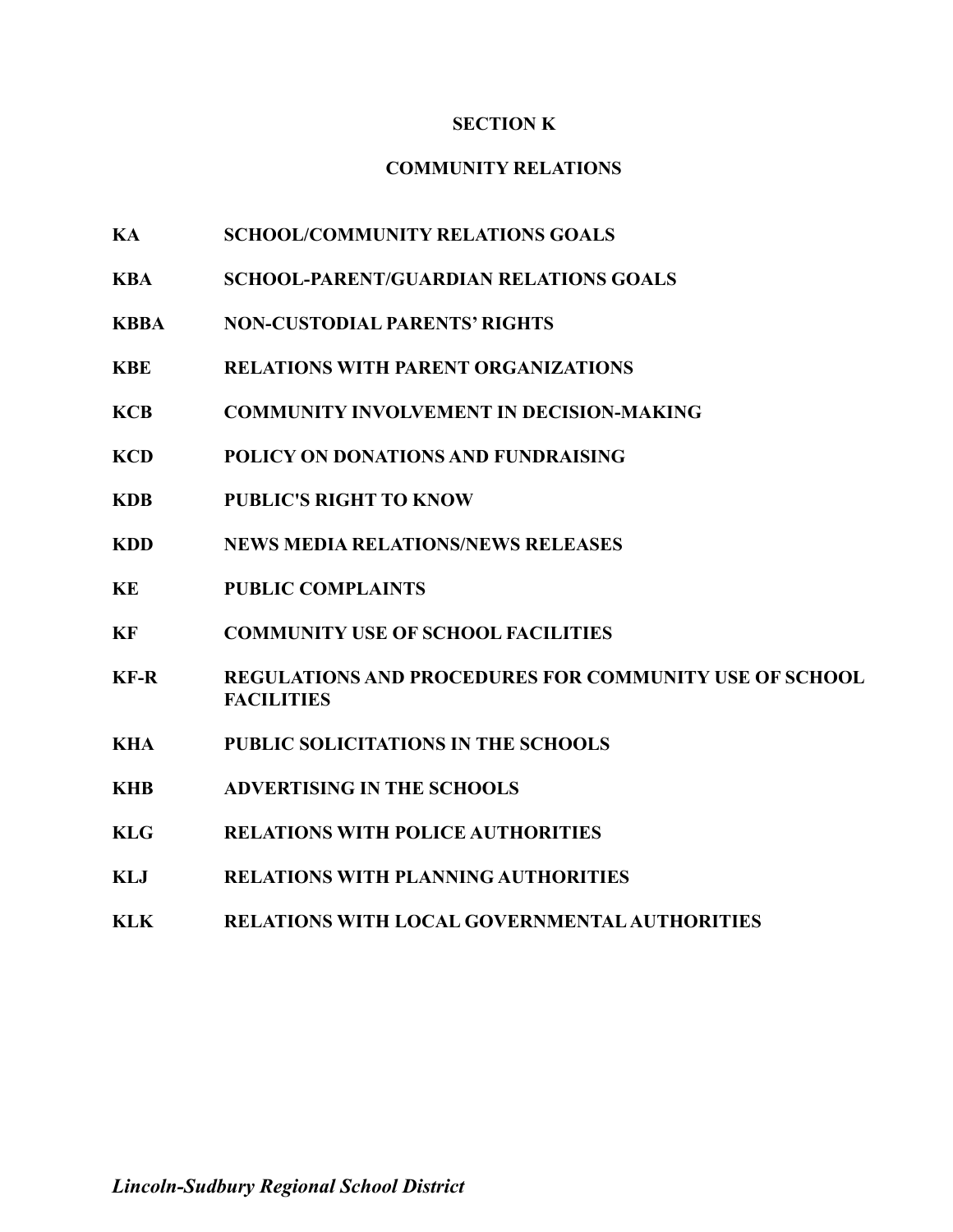### File: KA

#### **SCHOOL/COMMUNITY RELATIONS GOALS**

The School Committee believes that the District is an integral part of the community and that community support is necessary for the District's operation and achievement of excellence. The School Committee and District staff members recognize that community support is based on a mutual exchange, a dynamic process in which the District contributes to the community's success and, in turn, benefits from the community's resources.

In order to maintain productive relationships with the community, the District is committed to sustaining:

Effective, accurate, and meaningful communications that facilitate dialogue, encourage involvement in District programs, and create community advocacy for its public schools.

Volunteer programs that provide mutually enriching experiences for our students, staff, and community volunteers.

Recognition programs that publicly honor the contributions of our students, employees, and community partners and express pride in our individual and collective accomplishments.

Community service efforts which enable the District's staff and students to express their commitment to the community.

SOURCE: MASC Adopted for LSSC Policy Manual: 12/21/21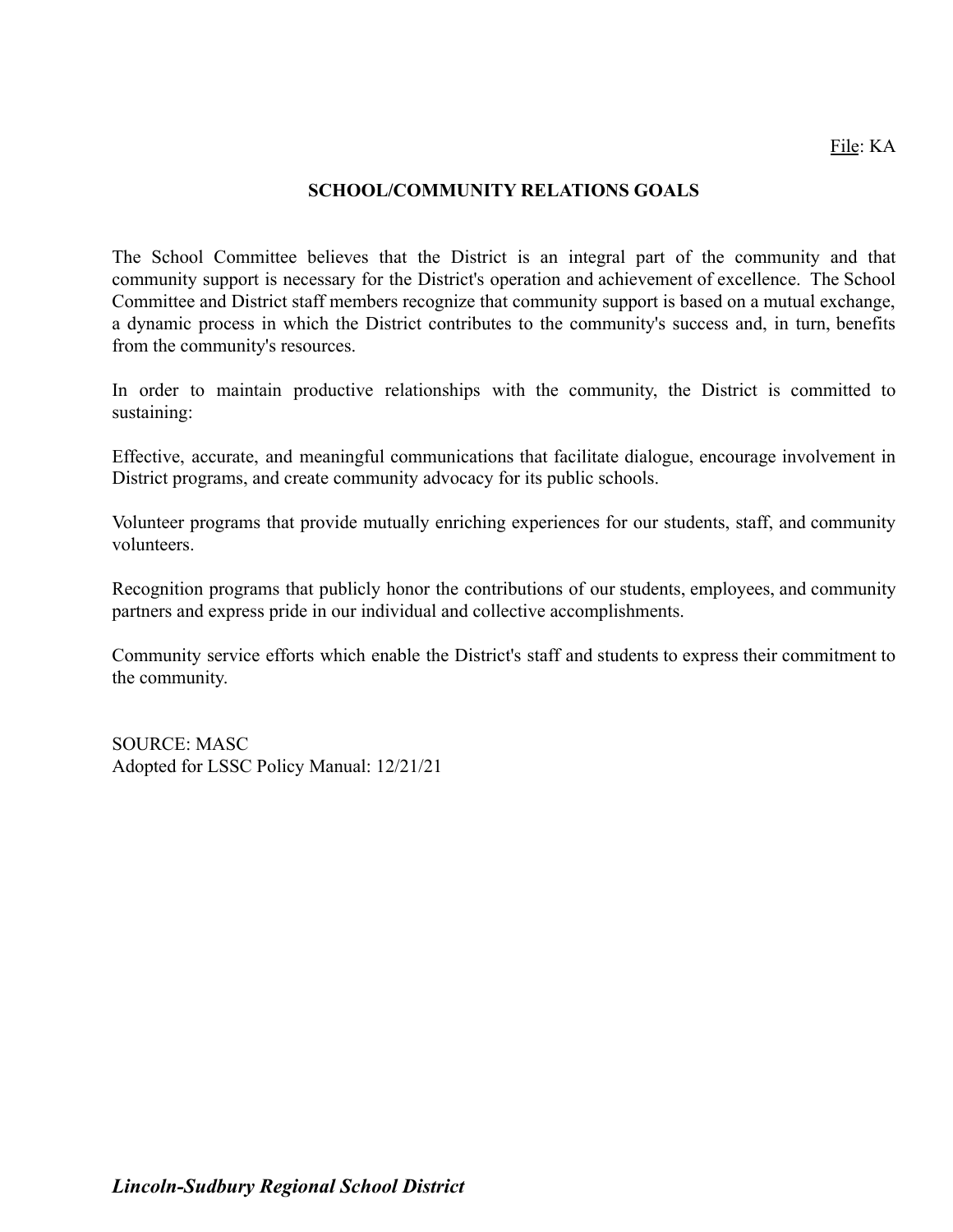#### **SCHOOL-PARENT/GUARDIAN RELATIONS GOALS**

It is the general goal of the District to foster relationships with parents/guardians, which encourage cooperation between the home and school in establishing and achieving common educational goals for students.

While parents/guardians are individually responsible for their children, the District provides direct services of education and indirect services of childcare for students during the time when they are within the supervision of school personnel. Consistent with these shared responsibilities and as appropriate to the maturity of the student, members of the school staff will consult with parents/guardians regarding student progress and achievement, methods to enhance student development, and matters of correction.

Additionally, involvement of parents/guardians in the schools is encouraged through regular communication with the Associate Principals and staff, the parent/teacher organizations, the school volunteer program, and other opportunities for participation in school activities and District programs.

SOURCE: MASC Adopted for LSSC Policy Manual: 12/21/21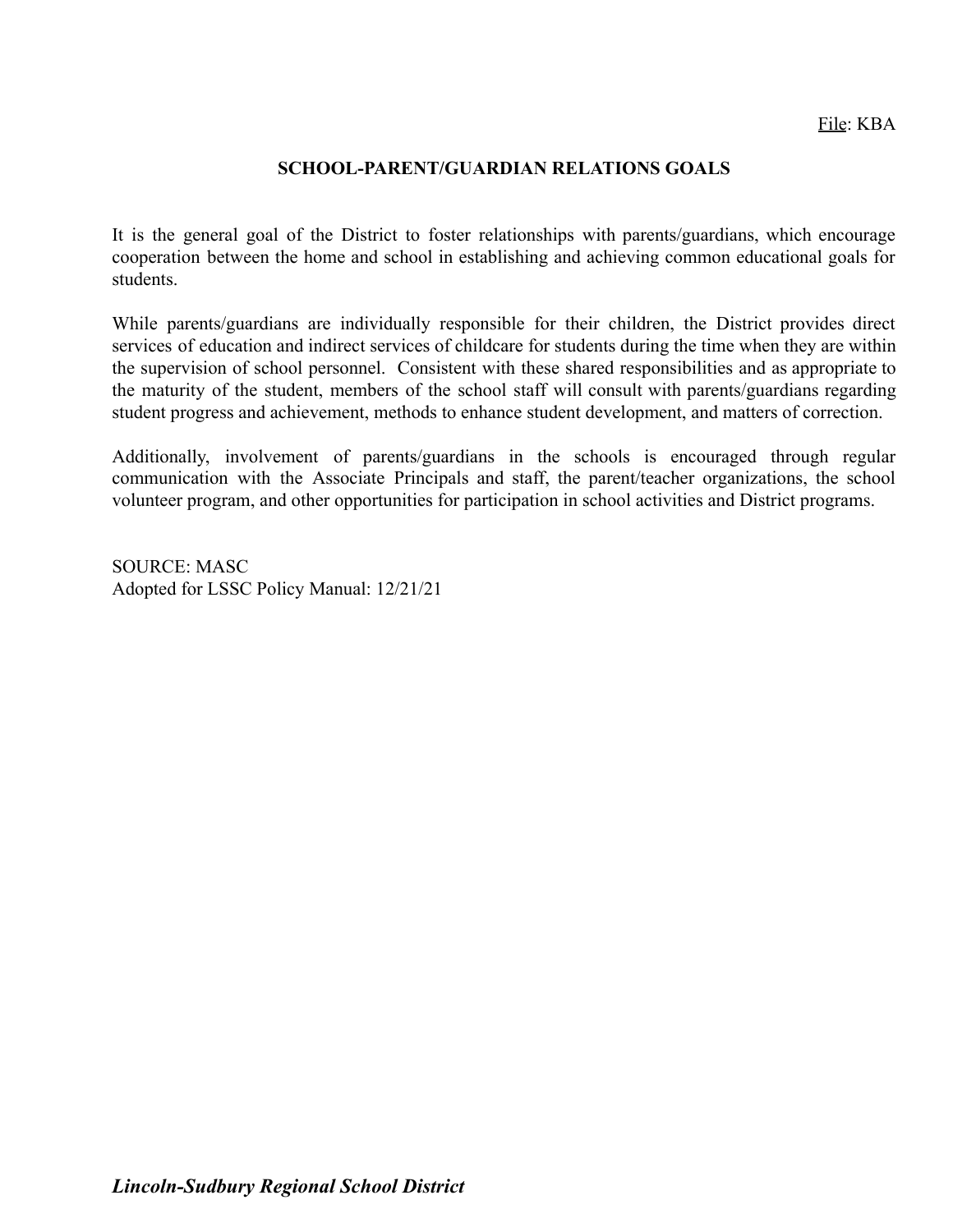#### **NON-CUSTODIAL PARENTS' RIGHTS**

As required by Massachusetts General Law, a non-custodial parent may have access to the student record in accordance with law and Dept. of Elementary and Secondary Education Regulations. The school district will follow the law and the regulations developed by the Massachusetts Dept. of Elementary and Secondary Education to standardize the process by which public schools provide student records to parents who do not have physical custody of their children ("non-custodial parents").

As required by law, a non-custodial parent may have access to the student record in accordance with the following provisions.

- (a) A non-custodial parent is eligible to obtain access to the student record unless the school or district has been given documentation that:
	- 1. The parent has been denied legal custody or has been ordered to supervised visitation, based on a threat to the safety of the student and the threat is specifically noted in the order pertaining to custody or supervised visitation, or
	- 2. The parent has been denied visitation, or
	- 3. The parent's access to the student has been restricted by a temporary or permanent protective order, unless the protective order (or any subsequent order modifying the protective order) specifically allows access to the information contained in the student record, or
	- 4. There is an order of a probate and family court judge which prohibits the distribution of student records to the parent.
- (b) The school shall place in the student's record documents indicating that a non-custodial parent's access to the student's record is limited or restricted pursuant to regulation.
- (c) In order to obtain access, the non-custodial parent must submit a written request for the student record to the school principal.
- (d) Upon receipt of the request the school must immediately notify the custodial parent by certified and first class mail, in English and the primary language of the custodial parent, that it will provide the non-custodial parent with access after 21 days, unless the custodial parent provides the principal with documentation that the non-custodial parent is not eligible to obtain access as set forth in regulation.
- (e) The school must delete all electronic and postal address and telephone number information relating to either work or home locations of the custodial parent from student records provided to non-custodial parents. In addition, such records must be marked to indicate that they shall not be used to enroll the student in another school.
- (f) Upon receipt of a court order which prohibits the distribution of information pursuant to law, the school shall notify the non-custodial parent that it shall cease to provide access to the student record to the non-custodial parent.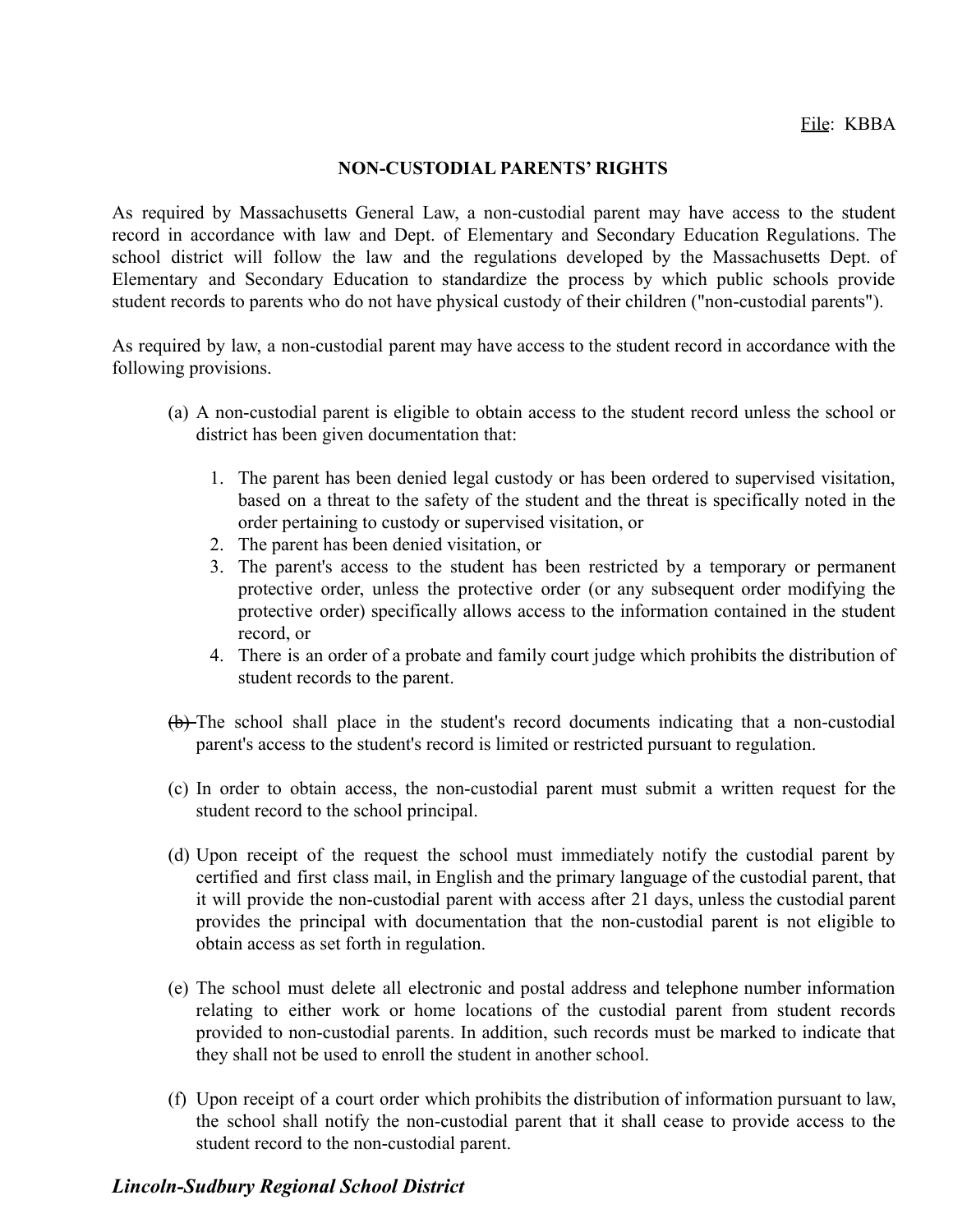LEGAL REF.: M.G.L. 71:34D; 71:34H 603 CMR 23.07 (5) Access Procedures for Non-Custodial Parents 20 U.S.C. §1232g Family Education Rights and Privacy Act (FERPA)

SOURCE: MASC October 2016 Adopted for LSSC Policy Manual: 12/21/21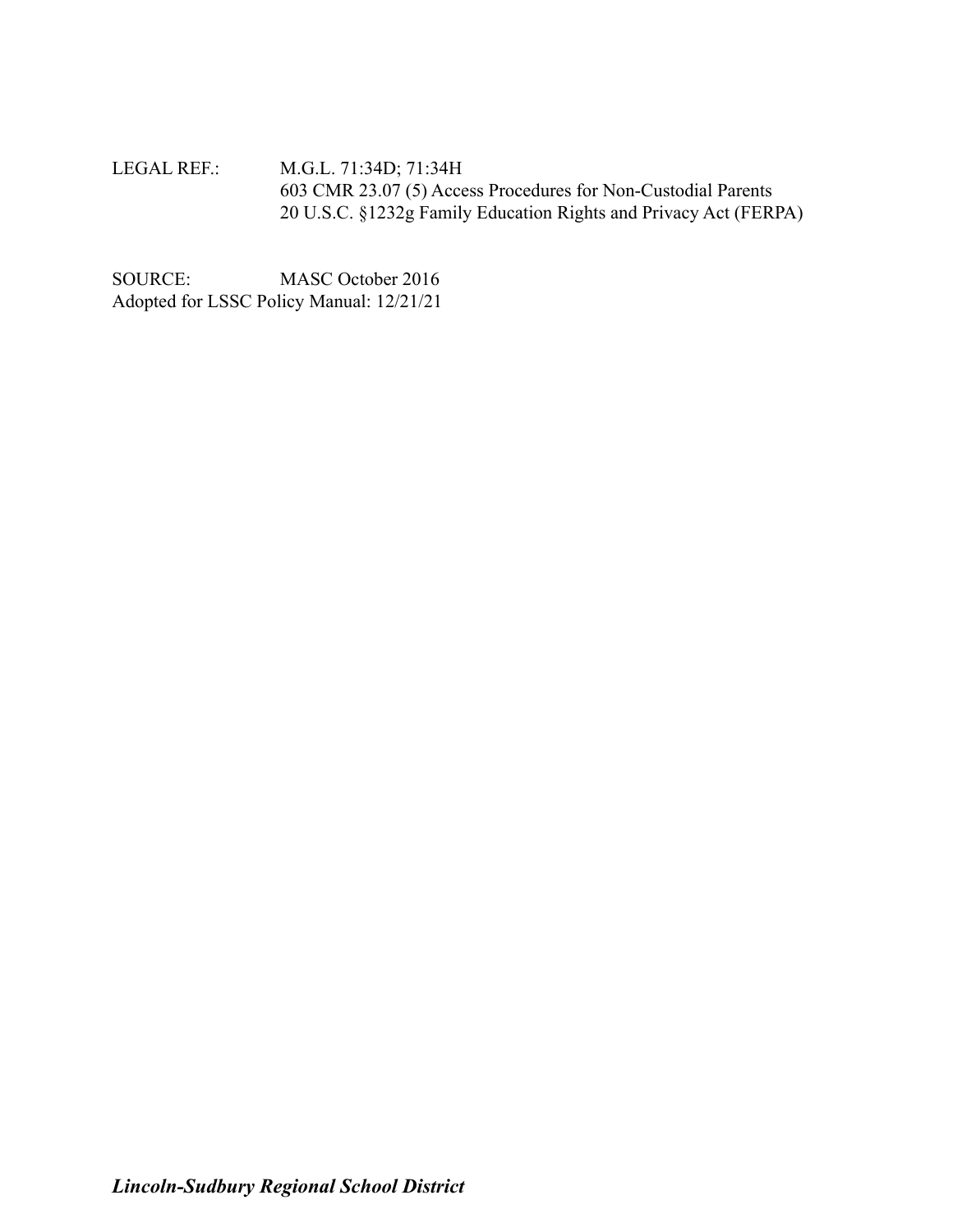### **RELATIONS WITH PARENT/BOOSTER ORGANIZATIONS**

To foster relationships with parents/guardians that encourage the home and school to work together to establish and achieve common educational goals for students, the Superintendent and the professional staff will:

- 1. Consult with and encourage parents/guardians to share in school planning and in setting objectives and evaluating programs.
- 2. Help parents/guardians understand the educational process and their role in promoting it.
- 3. Provide for parent/guardian understanding of school operations.
- 4. Provide opportunities for parents/guardians to be informed of their child's development and the criteria for its measurement.

To accomplish the above and to enhance communications between parents/guardians and school officials, the Committee encourages the maintenance of formal parent organizations, including booster organizations. For this purpose, the Committee will officially recognize parent organizations. These procedures will be observed:

- 1. Organizations will be officially recognized upon request by the Athletic/Activities Director who will file a copy of the organizational papers with the Superintendent.
- 2. A vote, open to all parents/guardians of children enrolled, will designate the organization to be recognized if more than one organization with the same purpose makes the request.
- 3. All parent organizations shall obtain 501C3 status and file appropriate paperwork with state authorities and make proof of such status available to school district administration.
- 4. All parent organizations need to recognize that spending on student activities must comply with federal law relating to equity among student genders.

LEGAL REFS: Title IX, Education Amendments of 1972

CROSS REFS: ACA – Nondiscrimination on the Basis of Sex

SOURCE: MASC October 2016 Adopted for LSSC Policy Manual: 12/21/21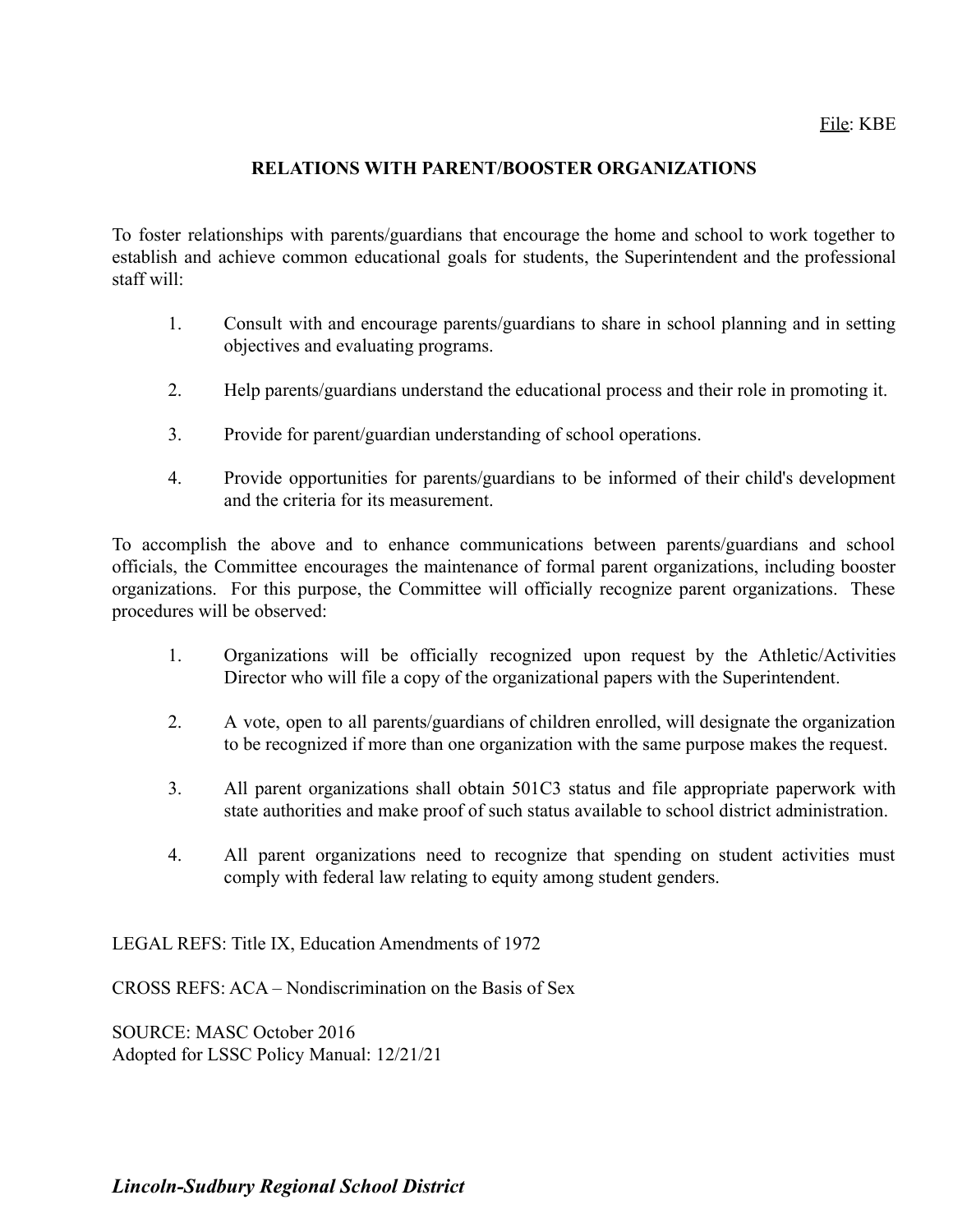### **COMMUNITY INVOLVEMENT IN DECISION-MAKING**

The School Committee endorses the concept that community participation in the affairs of the schools is essential if the school district and the community are to maintain mutual confidence and respect and work together to improve the quality of education for students. It therefore intends to exert every effort to identify the desires of the community and to be responsive, through its actions, to those desires.

All citizens will be encouraged to express ideas, concerns, and/or questions about the schools to the school administration, to any appointed advisory bodies, and to the Committee.

Residents who are specially qualified because of interest, training, experience, or personal characteristics, will be encouraged to assume an active role in school affairs. From time to time, these people may be invited by the Committee to act as advisors, either individually or in groups.

The Committee and the staff will give substantial weight to the advice they receive from individuals and community groups interested in the school, particularly from those individuals and groups they have invited to advise them regarding specific problems, but will use their best judgment in arriving at decisions.

SOURCE: MASC Adopted for LSSC Policy Manual: 12/21/21

CROSS REF.: BDF, Advisory Committees to the School Committee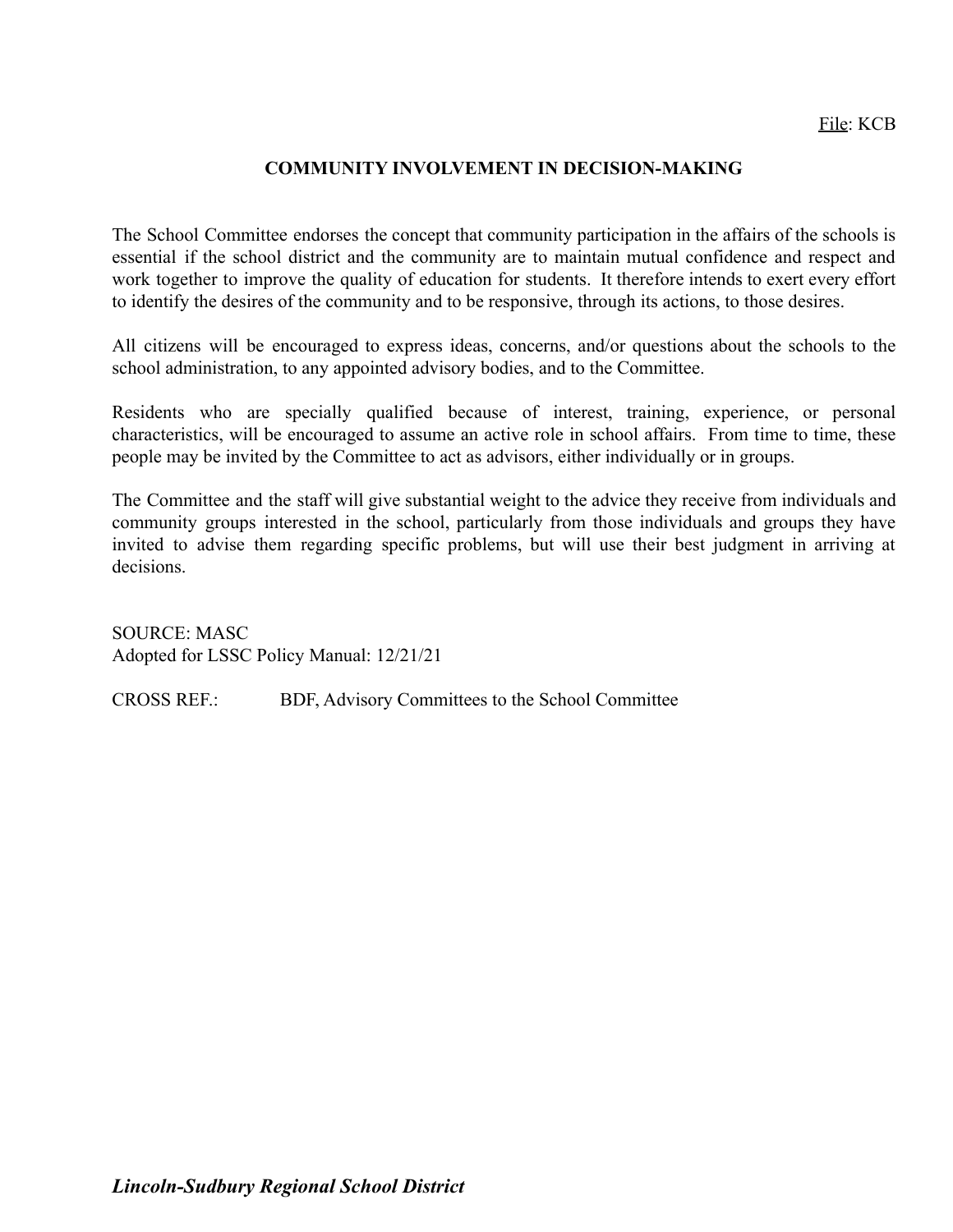#### **POLICY ON DONATIONS AND FUNDRAISING**

#### A. Introduction

The Lincoln-Sudbury Regional School Committee (the "School Committee") recognizes and appreciates the benefits to the school of donations of time, talent, and money in support of the educational goals of the Lincoln- Sudbury Regional School District (the "District"). In particular, school support organizations, such as the Lincoln-Sudbury Parent Organization (LSPO), the Sudbury Education Resource Fund (SERF), the Foundation for Educators at Lincoln-Sudbury (FELS), and the Lincoln-Sudbury All Sports Boosters (Boosters) have provided valuable support to the Lincoln-Sudbury Regional High School. At the same time, the Committee believes that public education is a common good that should be adequately supported by federal, state, and local governments. School-age children in Lincoln and Sudbury are entitled to a free and appropriate education under applicable law. In general, private donations should not be used to pay for core curriculum or other programs that fall within the obligations of the District.

The School Committee may accept donations to assist the District in furtherance of its educational goals and in accordance with applicable laws. Donations subject to this policy include all monetary gifts, donations, grants, or bequests, and all donations of equipment, materials, or other donations in kind. This policy does not apply to privately funded projects, which must be separately accepted by the School Committee.

#### B. Ownership of Donations

Any donations to the District, whether in cash or in kind, that are accepted in accordance with this Policy, shall thereby automatically become the property of the District.

All proposals to the School Committee for donations will require relevant departmental and administrative approval prior to being presented*.* Donations may not be spent or used in the school unless and until they have been accepted on behalf of the District by a vote of the School Committee, subject to the exceptions stated below. All donations accepted by the School Committee will be expended at the discretion of the School Committee. Donations that are accepted by the School Committee will ordinarily be accepted without condition or restriction, unless the School Committee approves a proposed condition or restriction as being in the interest of the District. All donations accepted by the School Committee will become the property of the District to be used as the Lincoln-Sudbury School Committee deems appropriate and are subject to the same controls and laws that govern the use and disposal of other school-owned property. Monetary donations will be placed in a separate account as needed and in compliance with applicable laws. Donations of capital in excess of the greater of \$25,000 or the applicable statutory threshold at the time of the proposal, will require an analysis as to whether compliance with applicable public bidding and/or purchasing laws is required. The District will comply with all such laws where applicable, including the conduct of any required processes to request proposals in advance of final approval.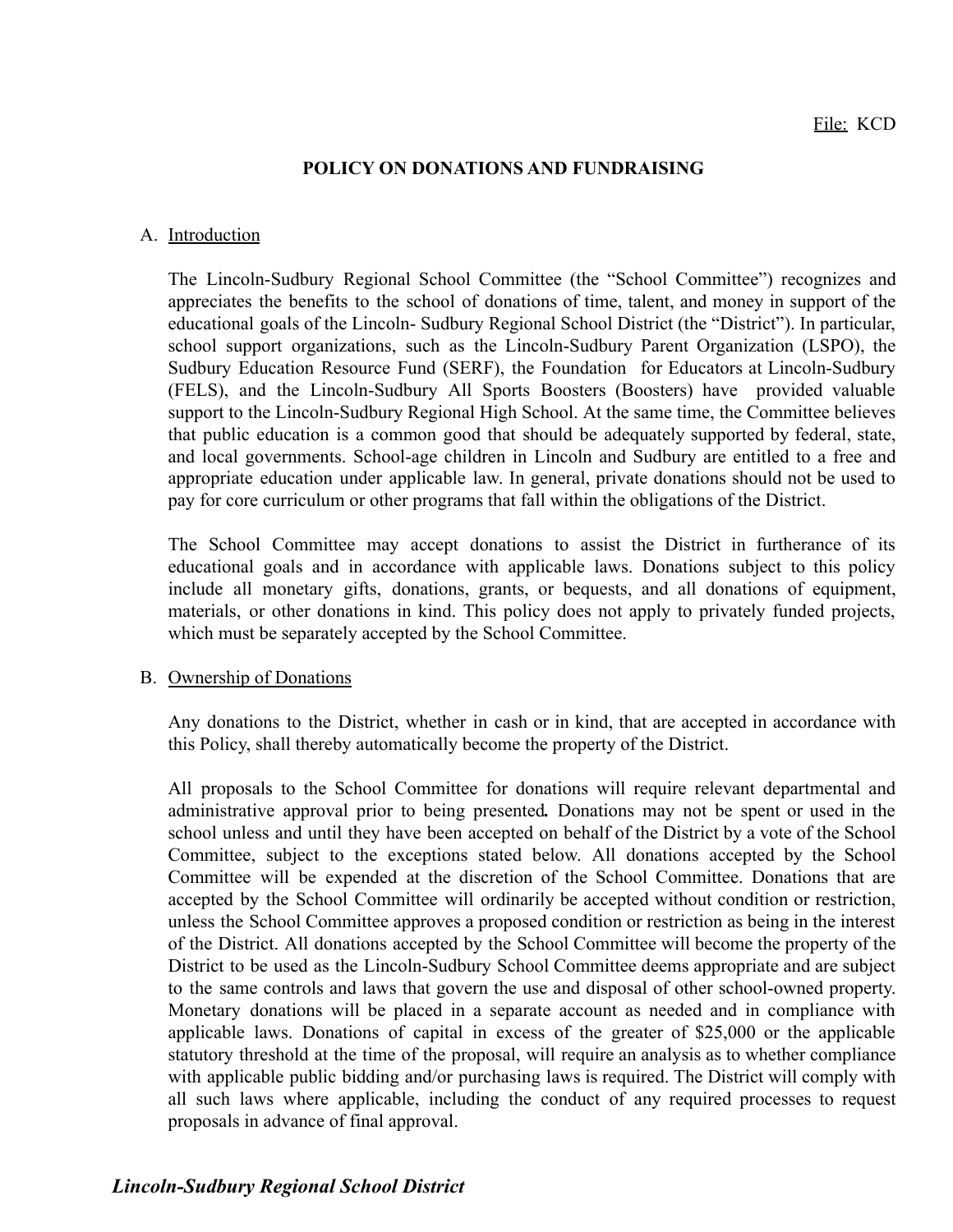Approved Booster and support organizations, such as the Boosters, SERF, FELS, the LSPO, and recognized 501(c)3 registered charitable "Friends of" organizations may make donations of capital equipment to the District. However, all organizations agree that capital equipment valued over \$5,000 will only be purchased with the prior notification and approval of the Superintendent/Principal, with the recommendation and approval of, as appropriate, the Athletics Director, Director of Buildings and Grounds or Director of Finance and Operations, and/or other relevant faculty and staff, with notification to the Committee of any such action. The preferred method for the acquisition of such capital equipment is for organizations to donate the funds to the district for purchase of such items. The District will then follow the appropriate purchasing laws, regulations and procedures in procuring the equipment. If approved and if equipment is acquired by the organization and donated directly, such equipment shall become the property of the District. The District will not accept any donations merely to avoid applicable public bidding, purchasing and/or construction requirements laws.

#### C. Exceptions to Requirement of School Committee Approval

Donations may not be spent or used in the District unless they have been accepted by a vote of the School Committee, except in the following circumstances when District personnel are authorized to accept donations on behalf of the School Committee:

- 1. The Superintendent/Principal is authorized to accept grants on behalf of the Committee from the federal, state, county, or local governmental agencies, private foundations, corporations, or private organizations when the District or a staff member has applied for the grant with the approval of the Superintendent/ Principal, with the following conditions:
	- Grants from organizations, including the LSPO,SERF, FELS and Boosters, in the amount of \$7,500 or less per proposal;
	- Multiple smaller donations from a single organization that do not exceed \$1,500 in total in a single fiscal year; or
	- Donations of \$1,500 or less from school support organizations with their own  $501(c)(3)$ non-profit tax status, or entities with a non-profit application initiated who have the approval of the Superintendent/Principal.
- 2. Duly authorized school administrators are authorized to accept on behalf of the school gifts from individuals or organizations in the form of supplies, materials, and equipment for the school (or money for the purchase of such supplies, materials and equipment), not to exceed a value of \$500 per donor in a single school year. However, such school administrators may not accept a donation of any amount that would be spent to alter the physical plant or other school property without the approval of the School Committee. Each administrator shall provide the Superintendent/Principal with a full reporting of all such donations.
- 3. In-kind contributions may be accepted by the District only upon the advance approval of the School Committee. In determining whether to grant such approval, the School Committee will consider such factors as it deems relevant, including any safety considerations and any costs of installing or maintaining the property and its usefulness to the educational program.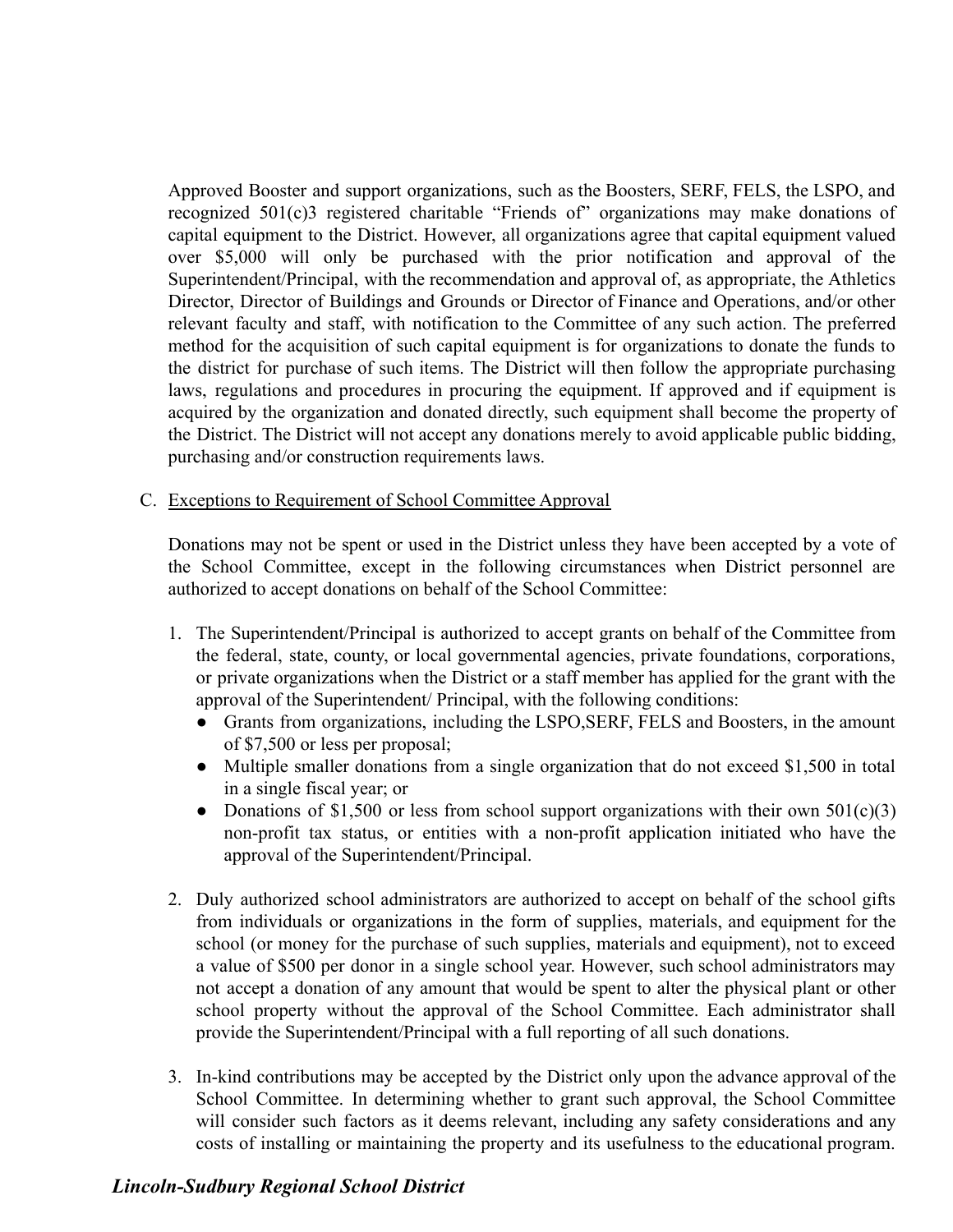The School Committee may condition its acceptance of a contribution in kind on the agreement of the donor to bear the costs of installing or maintaining the property to be offered in kind, or may condition its acceptance upon any other condition that the School Committee determines to impose.

4. Donations of time and personal services by parents and other Lincoln, Sudbury, or Boston residents shall not be subject to this policy. This exemption shall apply to individual volunteerism only and shall not extend to donations of services by employees and agents of businesses or commercial entities, which shall be treated the same as donations of money or other contributions of economic value under this policy.

Donations of cash may be accepted for the purpose(s) specified by the donor, upon approval by the School Committee. Donations in-kind that are subject to conditions or restrictions imposed by the donor will not be accepted by the School Committee or the Superintendent/Principal or any other District official, as the case may be. However, the School Committee will consider donor requests for the use and assignment of donated property before accepting contributions in kind.

The Superintendent/Principal will report to the School Committee annually with a comprehensive report of all donations and grants that exceed \$500 in value, other than donations of time and personal services, accepted by District personnel on behalf of the School Committee.

### D. Fundraising and Solicitation

It is the preferred policy of the District that all operating costs associated with activities, academic programs and athletic programs be funded within the regular operating budget. It is understood, however, that circumstances may arise where it is not possible for all expenses to be supported and covered by the budget. If the Superintendent/Principal and the School Committee wish to approve alternative sources of funding, the following guidelines are applicable:

- All proceeds from fundraising efforts for District activities become the property of the District and are subject to appropriate accounting policy and procedures of the District.
- All fundraising activities should have a specific purpose; all proceeds should be used solely for educationally sound programs at LSRHS.
- Any fundraising activity should be first-and-foremost an opportunity for team-building and achievement of a common goal. Discrimination based upon level of success or contribution to any LSRHS organization from fundraising is strictly prohibited.
- Fundraising is by nature a public activity. The School Committee recognizes that fundraising should have an articulated goal and/or basis. While it is understood that solicitation may be part-and-parcel of some fundraising efforts, door-to-door solicitation is strongly discouraged.
- Should a student or student's family have concerns with regard to any fundraising efforts, it remains the responsibility of the advising LSRHS staff/faculty member to meet with the concerned party(ies) and suggest acceptable alternative opportunities to support the fundraising effort.
- Fundraising activities may be held to defray the costs of field trips and must be supervised by the class or activity sponsor. Fundraising efforts for overnight field trips must be approved by the School Committee in line with this policy, the student travel guidelines and the District's Field Trip policy.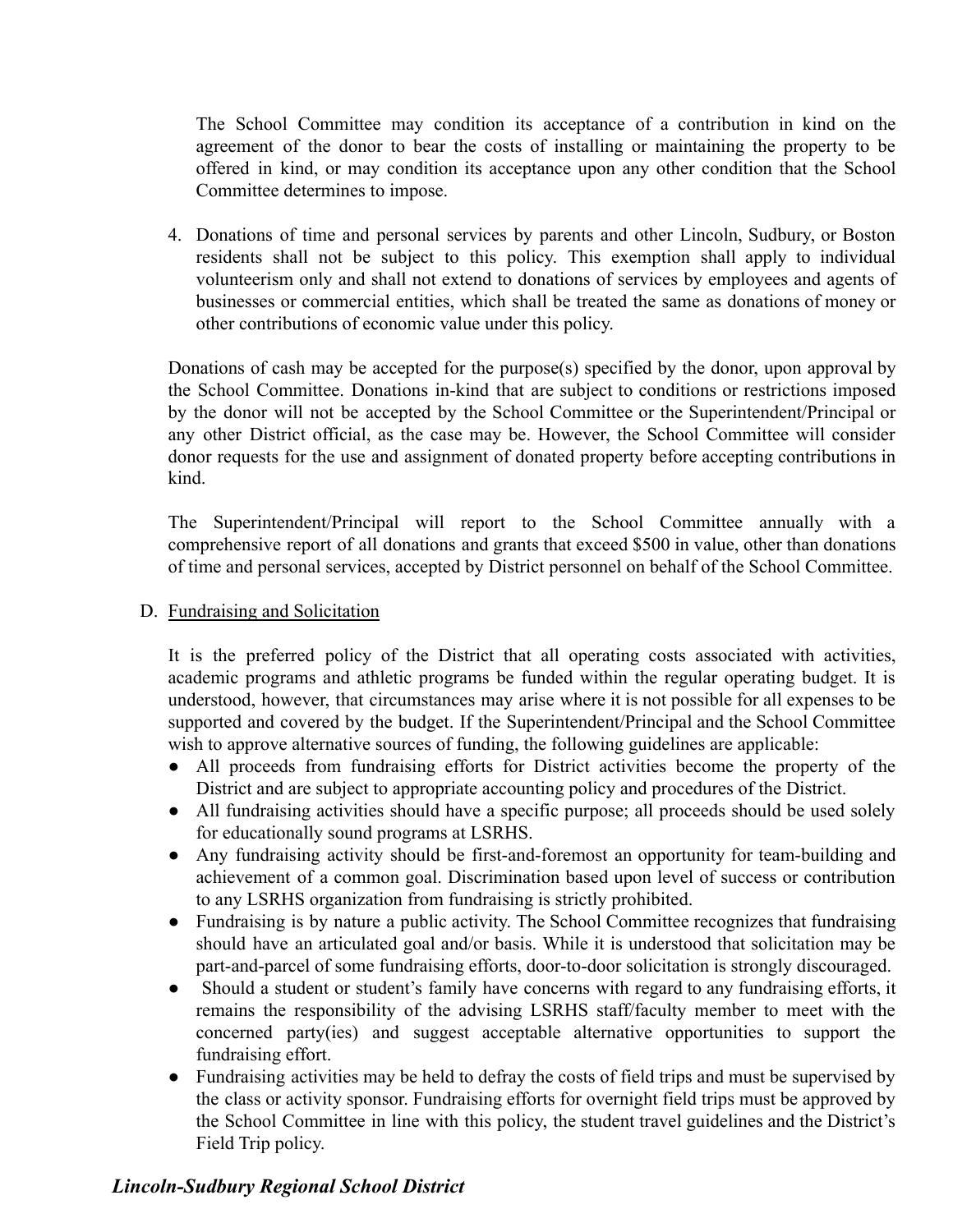- Coaches' stipends, advisors' stipends, transportation to and from games and practices, officials' fees, dues, and uniforms are to be funded by the District's operating budget and not through private fundraising. Individual team fundraisers may generate revenues to be used by that specific team to supplement the above-listed expenses of the athletic program or activity, except for coaches' and advisors' stipends, subject to such limits as the Superintendent/Principal may establish. Examples of uses for funds include transportation upgrades and non-essential equipment.
- Funds raised from Booster activities may be used for such supplementary activities as: awards and trophies, operation of the concession stand, and other equipment.
- Gate receipts collected by attendance at any athletic program are used to offset the Athletic Department costs in general.

With regard to solicitation, the School Committee will place limits on outside commercial activities and fundraising activities, and reasonable limits on District fundraising activities at Lincoln-Sudbury Regional High School District for the following reasons:

- 1. The District should provide students, parents, and staff some measure of protection from exploitation by commercial, charitable, and District fund-raising organizations;
- 2. Some commercial and fund-raising activities may disrupt school routine and cause loss of instructional time.

Superintendent/Principal and Housemasters may permit occasional commercial or fundraising activities related to the objectives of the school. However, any group or organization that seeks to raise funds in excess of the thresholds set out in Section C1 of this policy, to support the District, especially to support a particular program or initiative, must communicate with the District and receive the Superintendent/Principal's permission to ensure its efforts are compatible with the District's educational goals. Generally, communication and coordination with the District would be desirable for any fundraising efforts. Donations from fundraising efforts are subject to the donation approval policy. The School Committee may choose to not to accept donations from fundraising efforts in the absence of approval prior to the fundraising effort.

### Generally,

- 1. No direct solicitation of students or staff may take place without the Superintendent/Principal's permission.
- 2. No general or class distribution of commercial or fundraising literature may take place without the Superintendent/Principal's permission.
- 3. For purposes of this policy, the LSPO and other specified groups will be considered "school groups" and will be governed by the Committee's policy on staff solicitations.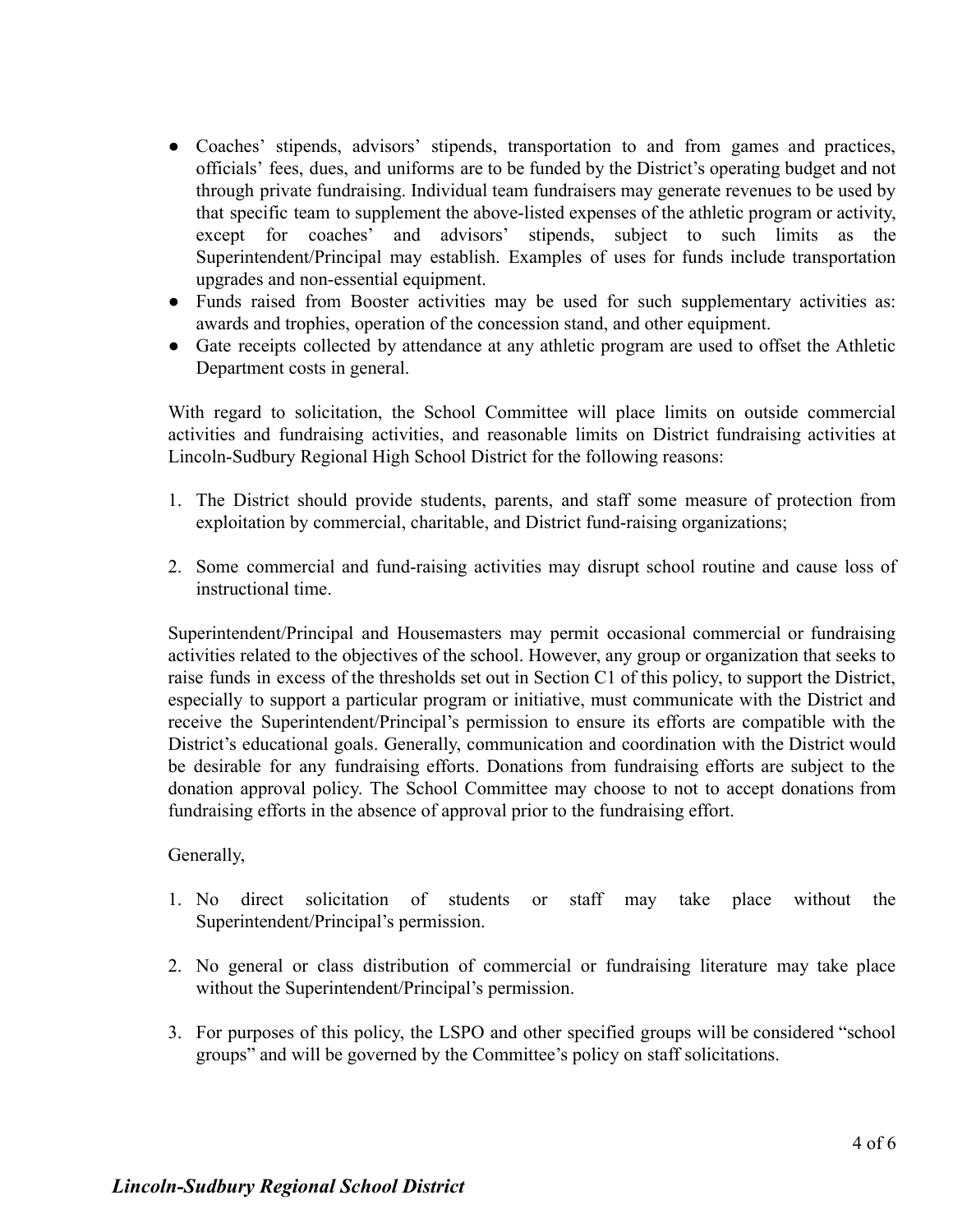### E. Conditions for Acceptance of Donations or Fundraising Proceeds

The School Committee reserves the right to reject any donation or proceeds from fundraising if it finds that the donation would not serve the interests of the District. The School Committee will normally accept only those gifts that benefit the District as a whole or all the same classes in a subject or grade level within the school (e.g., those that strengthen the scope and sequence of the curriculum or the many co-curricular and support programs), subject to the limited exceptions listed below. The School Committee will consider the overall interests of the District in reviewing each circumstance, but generally will not accept donations or proceeds from fundraising under the following circumstances:

- 1. The targeted purpose is incompatible with existing or planned curriculum, programs, or educational goals of the District.
- 2. The donation or fundraised proceeds would result in an unreasonable inequity among classes or groups of students within the District that are protected by applicable anti-discrimation laws (e.g., gender, race, religion, sexual orientation or disability).
- 3. The donation or purpose for fundraising would constitute an operating expense and result in a recurring cost to the District such as the salary or benefits for a staff position, or ongoing maintenance or support of equipment or materials, or would create a cost to the District to terminate or eliminate the staff, equipment or materials (e.g., unemployment*).* Funding for ongoing maintenance must accompany any donation of capital or capital purchased through fundraising, equal to 10% of the overall value of the donation or such higher amount as the Committee may require.
- 4. The donation or purpose for fundraising may require special supplies, maintenance, or installation, or entail other significant costs not covered by the donation or funds raised.
- 5. The donation or purpose for fundraising would involve unreasonable advertising or promotion of a commercial interest.
- 6. The donation or purpose for fundraising would support a program that has been discontinued or any program, equipment or materials, or a capital item that was proposed but not funded through the District's budget.
- F. Advertising in the School

Advertising of commercial products or services will only be permitted in school buildings or on school grounds or properties with the permission of the Superintendent/Principal. Publications of the District will not contain any advertising, including on-line advertising. However, this policy will not prohibit advertising in student publications that are published by student organizations, subject to administration controls, or the use of commercially-sponsored, free teaching aids if the content thereof is approved by the Superintendent/Principal.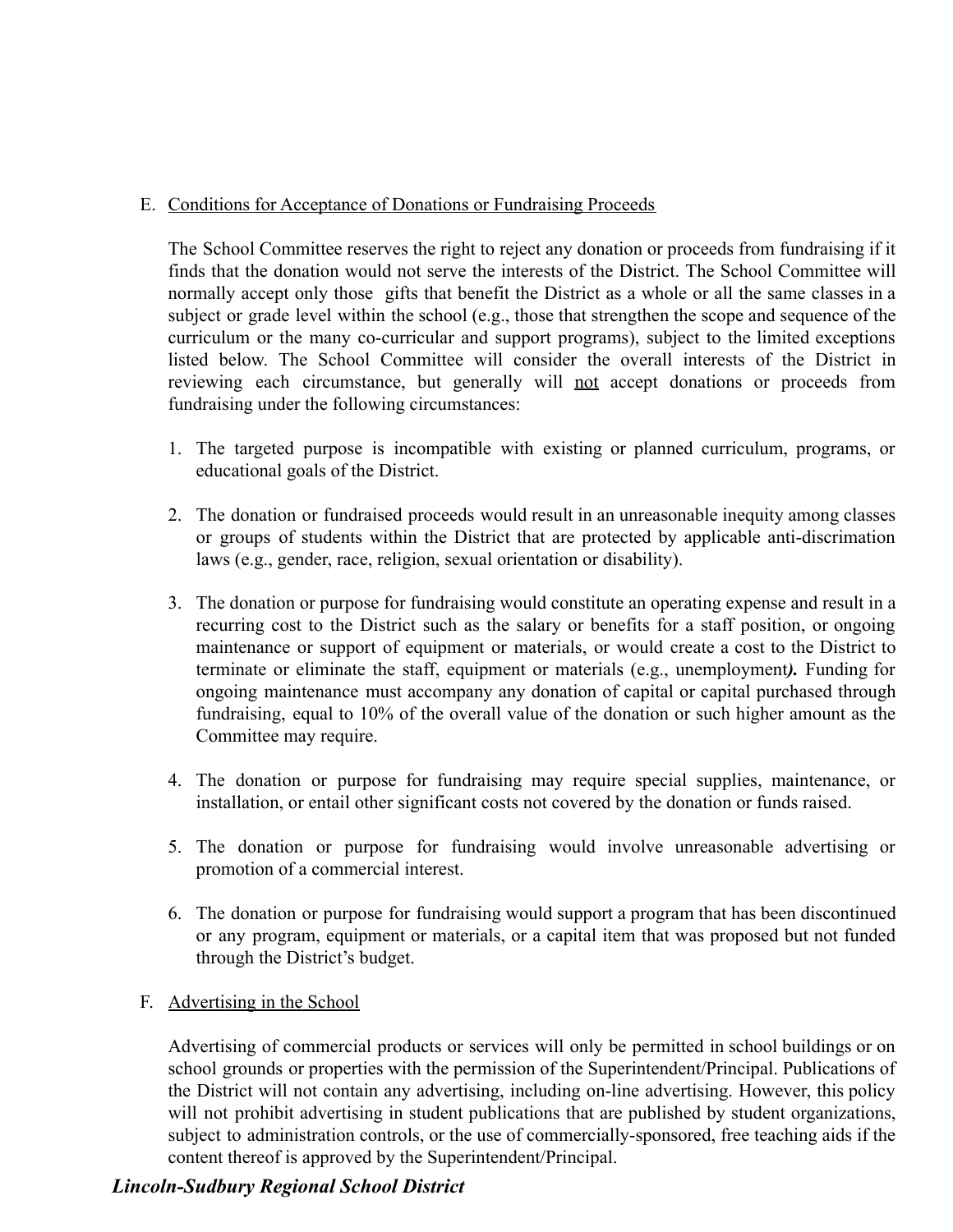Proposals involving recognition signage in support of programs or facilities on campus by commercial or private interests must be brought to the School Committee for consideration and discussion on a case-by-case basis.

Solicitation of sales or use of the name of the District to promote any product will not be permitted by the School Committee.

#### G. Expenditure of Gifts over more than one Year

In the case of any grant or gift of cash given for educational purposes or for other purposes that remains unspent at the end of the year in which the gift was made, the District may expend such funds for the purposes of each grant or gift with the approval of the School Committee in the following budget year. Any grant or gift of cash will be accounted for in accordance with applicable laws.

The Committee recognizes that any policy statement on this topic will not be comprehensive in its resolution of all questions and situations. The Committee expects, from time to time, to render specific decisions, including policy exceptions, when it deems circumstances so warrant. Moreover, the Committee may amend this Policy from time to time at its sole discretion.

LEGAL REFS.: M.G.L. 71:37A; 44:53A, as amended

SOURCE: Lincoln-Sudbury

Adopted 10/08/02 Amended and Adopted 11/09/05 Amended and Adopted 09/09/08 Amended and Adopted 10/09/12 Amended and Adopted 12/21/21 for LSSC Policy Manual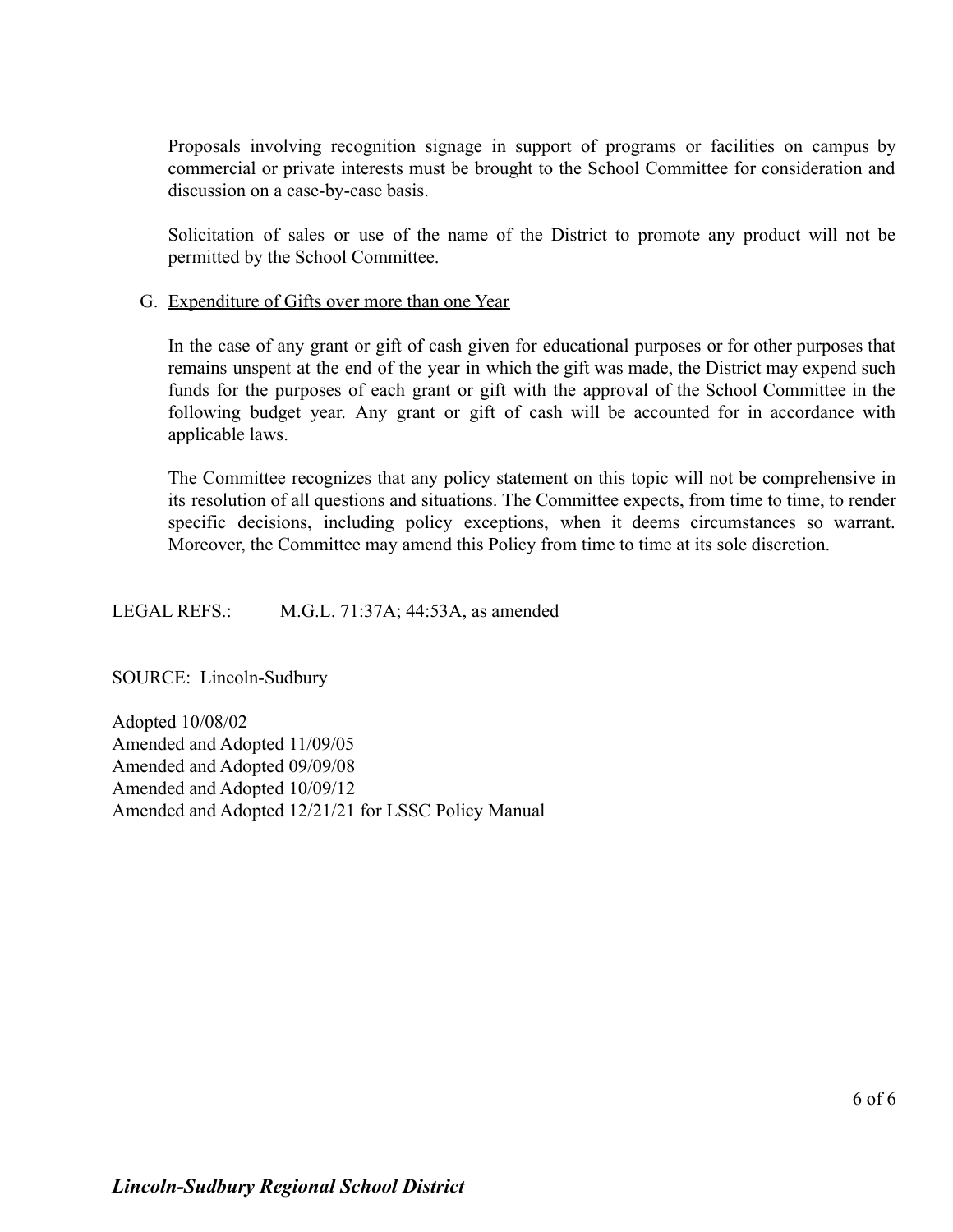#### **PUBLIC'S RIGHT TO KNOW**

The School Committee is a public servant, and its meetings and records will be a matter of public information except as such meetings and records pertain to individual personnel and other classified matters.

The School Committee supports the right of the people to know about the programs and services of their schools and will make every effort to disseminate information. All requests for information will be acted on fairly, completely and expeditiously.

All commonly available public record documents of the School District shall be posted on the district's website. The length of time such records shall remain posted on the district website shall be in accordance with the Municipal Record Retention Manual. In addition, the official minutes of the Committee, its written policies and regulations, and its financial records will be open for inspection at the office of the Superintendent by any citizen desiring to examine them during hours when the office is open. No records pertaining to individual students or staff members will be released for inspection by the public or any unauthorized persons by the Superintendent/Principal or other persons responsible for the custody of confidential files. The exception to this will be information about an individual employee (or student) that has been authorized in writing for release by the employee (or student, or student's parent/guardian).

SOURCE: MASC October 2016 Amended and Adopted for LSSC Policy Manual: 12/21/21

LEGAL REFS.: M.G.L. 4:7; 66:10; 30A:18-25

CROSS REFS.: BEDG, Minutes GBJ, Personnel Records JRA, Student Records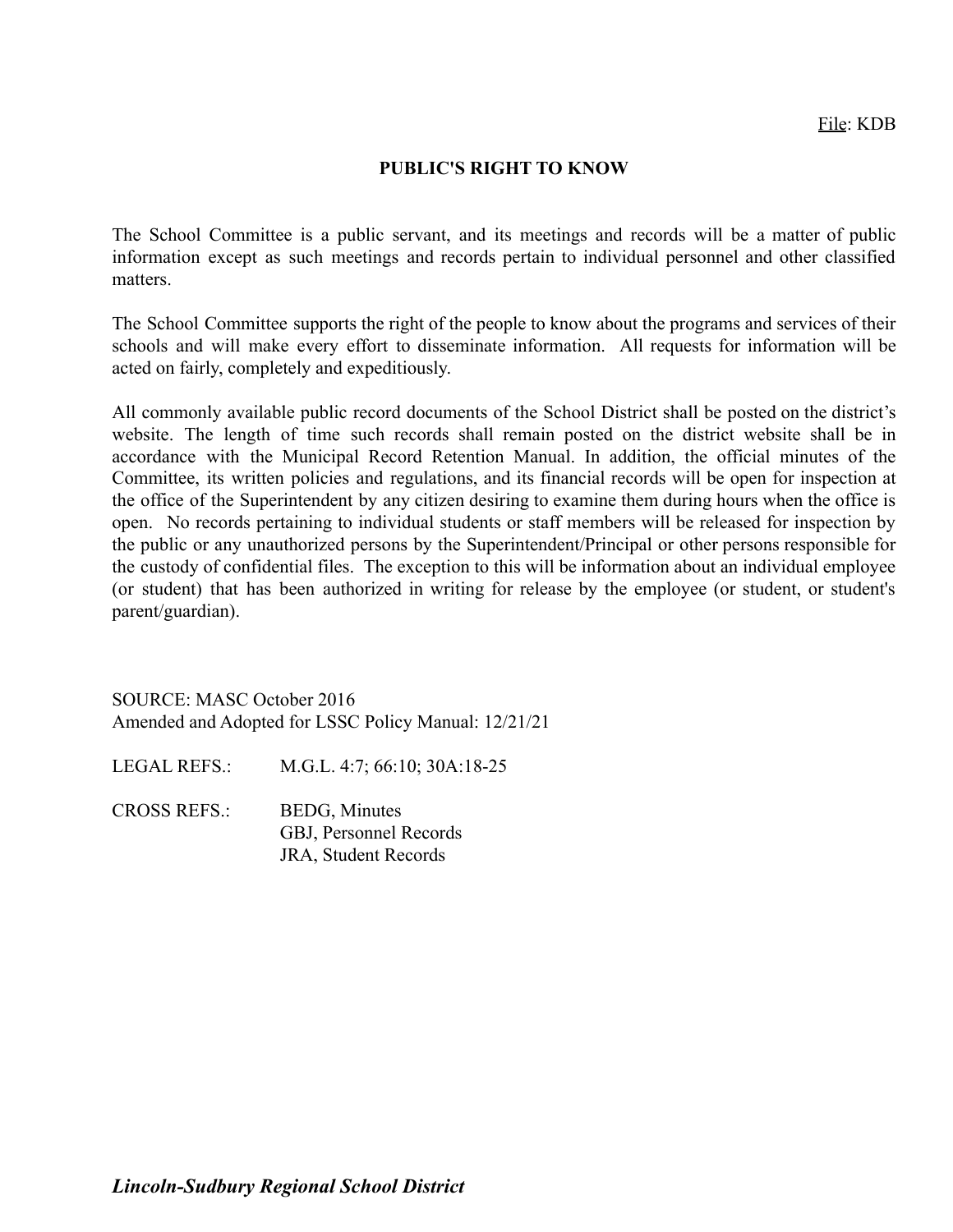### **NEWS MEDIA RELATIONS/NEWS RELEASES**

Every effort will be made to assist the press and other communications media to obtain complete and adequate coverage of the challenges, programs, planning, and activities of the school district.

All representatives of the media will be given equal access to information about the schools. General releases of interest to the entire community will be made available to all the media simultaneously. There will be no exclusive releases except as media representatives request information on particular programs, plans or problems.

In order that school district publicity is given wide coverage and is coordinated into a common effort and purpose, the following procedures will be followed in giving official information to the news media:

- 1. The School Committee Chair will be the official spokesman for the Committee, except as this duty is delegated to the Superintendent.
- 2. News releases that are of a district-wide or a sensitive nature or pertain to established Committee policy are the responsibility of the Superintendent.

While it is impossible to know how news releases will be treated by the press, every possible effort should be made to obtain coverage of school activities that will create and maintain a dignified and professionally responsible image for the school district.

SOURCE: MASC October 2016 Adopted for LSSC Policy Manual: 12/21/21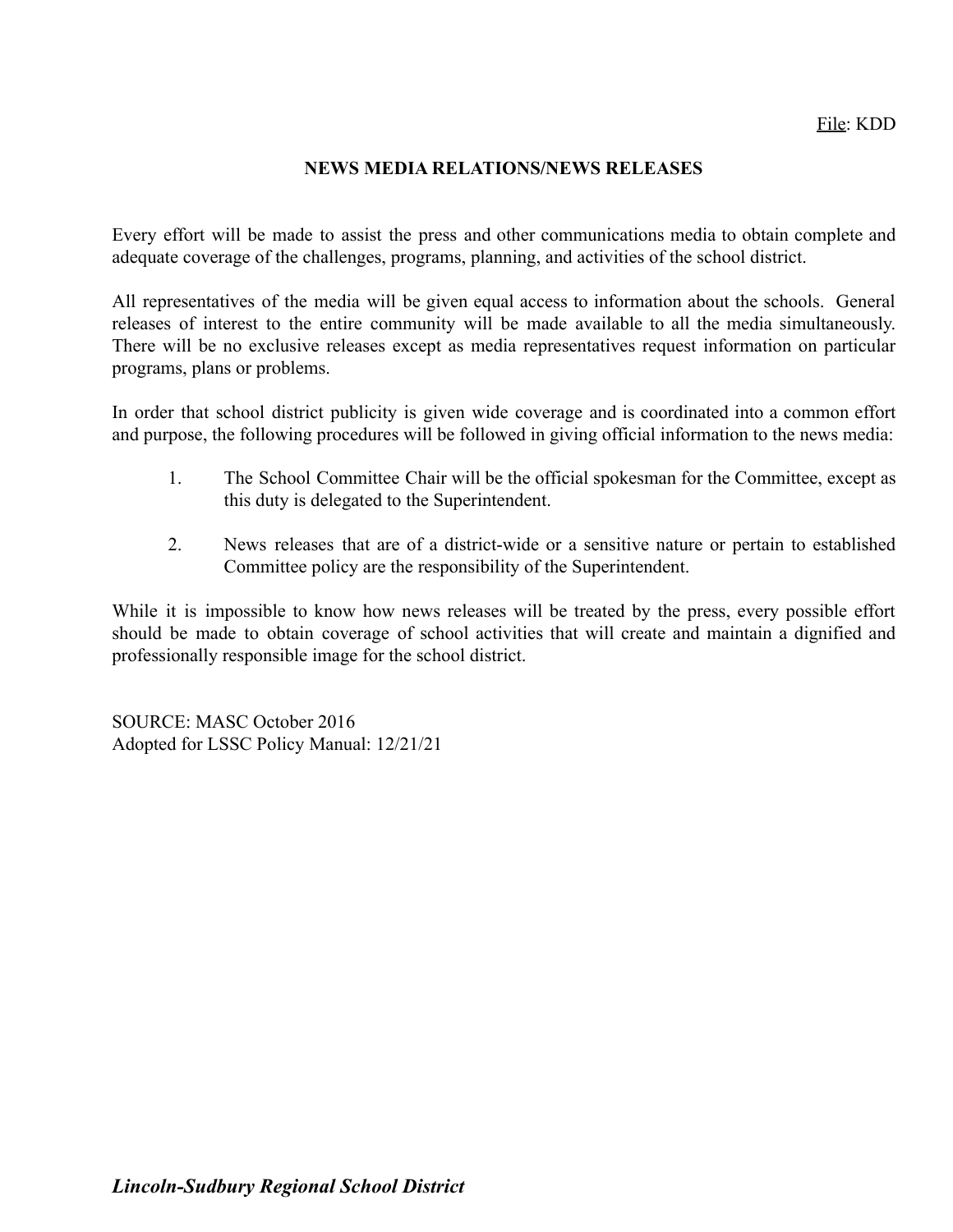### **PUBLIC COMPLAINTS**

Although no member of the community will be denied the right to bring their complaints to the Committee, they will be referred through the proper administrative channels for solution before investigation or action by the Committee. Exceptions will be made when the complaints concern Committee actions or Committee operations only.

The Committee believes that complaints are best handled and resolved as close to their origin as possible, and that the professional staff should be given every opportunity to consider the issues and attempt to resolve the problem prior to involvement by the Committee. Therefore, the proper channeling of complaints involving instruction, discipline or learning materials will be as follows:

- 1. Teacher
- 2. Associate Principal
- 3. Superintendent
- 4. School Committee

If a complaint, which was presented to the Committee and referred back through the proper channels, is adjusted before it comes back to the School Committee, a report of the disposition of the matter will be made to the Committee and then placed in the official files.

Complaints about school personnel will be investigated fully and fairly. However, before any such complaint is investigated, the complainant must submit his complaint in writing. Anonymous complaints will be disregarded.

Matters referred to the Superintendent/Principal and/or School Committee must be in writing and should be specific in terms of the action desired.

The Committee expects the professional staff to receive complaints courteously and to make a proper reply to the complainant.

SOURCE: MASC October 2016 Amended and Adopted for LSSC Policy Manual: 12/21/21

| LEGAL REFS.: | M.G.L. 76:5   |
|--------------|---------------|
|              | 603 CMR 26.00 |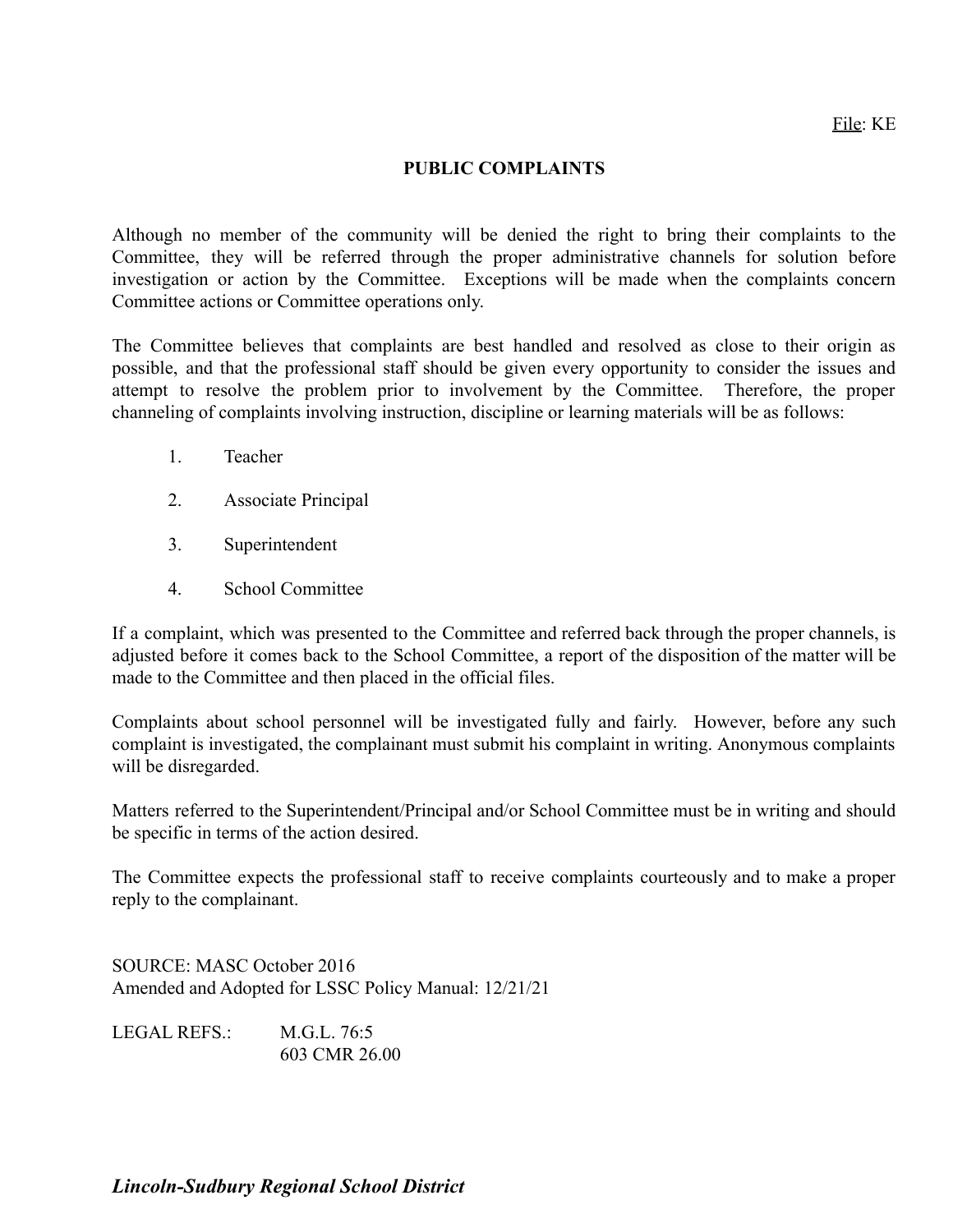## **COMMUNITY USE OF SCHOOL FACILITIES**

It is the School Committee's desire that maximum use of school property be enjoyed by the townspeople. It is the Committee's intent that such use will maintain safe conditions and preserve the property for school program use.

Use of school buildings and other facilities by organizations will be permitted only when a worthy educational, civic, or charitable purpose will be served; or a substantial group of citizens from the community will be benefited.

School facilities will be used according to the regulations and rental fee schedules recommended by the Superintendent and approved by the School Committee.

Permission for the use of facilities must be obtained through the office of the Superintendent, where applications are available for this purpose.

#### Eligibility

School facilities will be available for the following:

- 1. Public school activities
- 2. Parent-teacher activities
- 3. Official town public hearings and political activities
- 4. Meetings and activities sponsored by the School Committee and school personnel
- 5. Parks and playgrounds activities
- 6. Local nonprofit and noncommercial organization activities
- 7. Metropolitan civic, educational, social, and religious organization activities if a substantial portion of the members are residents of the town
- 8. The activities of other organizations when approved by the School Committee

#### School and Town Preference

The priority given requests for use of school facilities will be as follows:

- 1. School activities
- 2. Town meetings and elections over other community activities
- 3. Parks and playgrounds

SOURCE: MASC Amended and Adopted for LSSC Policy Manual: 12/21/21

LEGAL REFS.: M.G.L. 71:71; 71:71B; 272:40A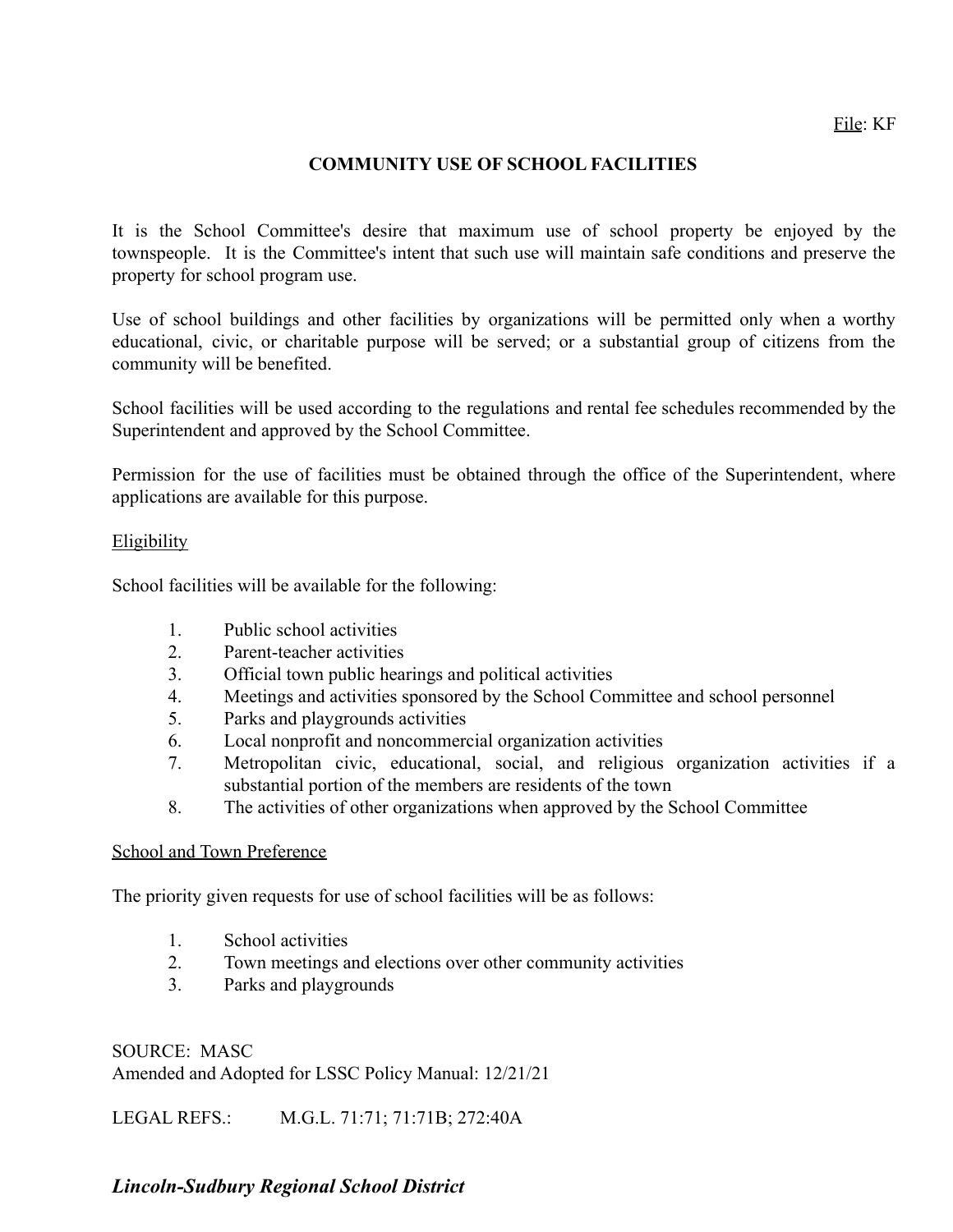### **REGULATIONS AND PROCEDURES FOR COMMUNITY USE OF SCHOOL FACILITIES**

- 1. School facilities may, with the advance written approval of the Superintendent/Principal or the Director of Finance/Treasurer, be made available for community use in accordance with School District policy and with these Regulations and Procedures.
- 2. School grounds, buildings and equipment may be used for educational, recreational, social, civic or philanthropic purposes as provided by law. Commercial activities of individuals or groups for such purposes may also be permitted.
- 3. Community use shall not be permitted for activities which may jeopardize the safety of any individuals or property, which may compromise the use of the facilities for school program use, or which may interfere with the normal conduct of education in the District.
- 4. Advance written approval must be requested and secured in a written Application/Agreement signed by an authorized and responsible adult representative of the Community User and by the Superintendent/Principal or the Director of Finance. The required Application/Agreement form is attached. The Community User shall be responsible" for the safety and protection of people and property as set forth in the Application/Agreement. Applications must be made in writing to the Superintendent/Principal or the Director of Finance/Treasurer at least two (2) weeks prior to the intended date of use unless that requirement is waived by the Superintendent/Principal or the Director of Finance/Treasurer.
- 5. An authorized and responsible adult representative of the group using the school facilities, and a school custodian, must be present for the entire period of the program or activity. The custodial fees shall be in accordance with the Fee Schedule in effect from time to time. If additional cleaning is required, a charge will be added to the fees.
- 6. A Certificate of Liability Insurance, naming the School District as an additional insured, is required unless waived by the Superintendent/Principal or the Director of Finance.
- 7. Unless waived by the Superintendent/Principal or the Director of Finance, a security deposit of \$50 must accompany all Applications in order to hold the date requested. The full amount on the Estimated Fee Calculation Worksheet, prepared by the School District, must be paid one week prior to the scheduled event. A final bill will be sent for any additional charges within one week after the event.
- 8. The Superintendent/Principal or the Director of Finance may waive security deposit fees, rental fees, custodial and other labor fees and equipment fees for School Related Groups and Community Service Organizations *as* defined in the Fee Schedule, a copy of which is attached. The Superintendent/Principal or the Director of Finance may waive or modify the insurance certificate requirement for School Related Groups and Community Service Organizations as defined in the Fee Schedule.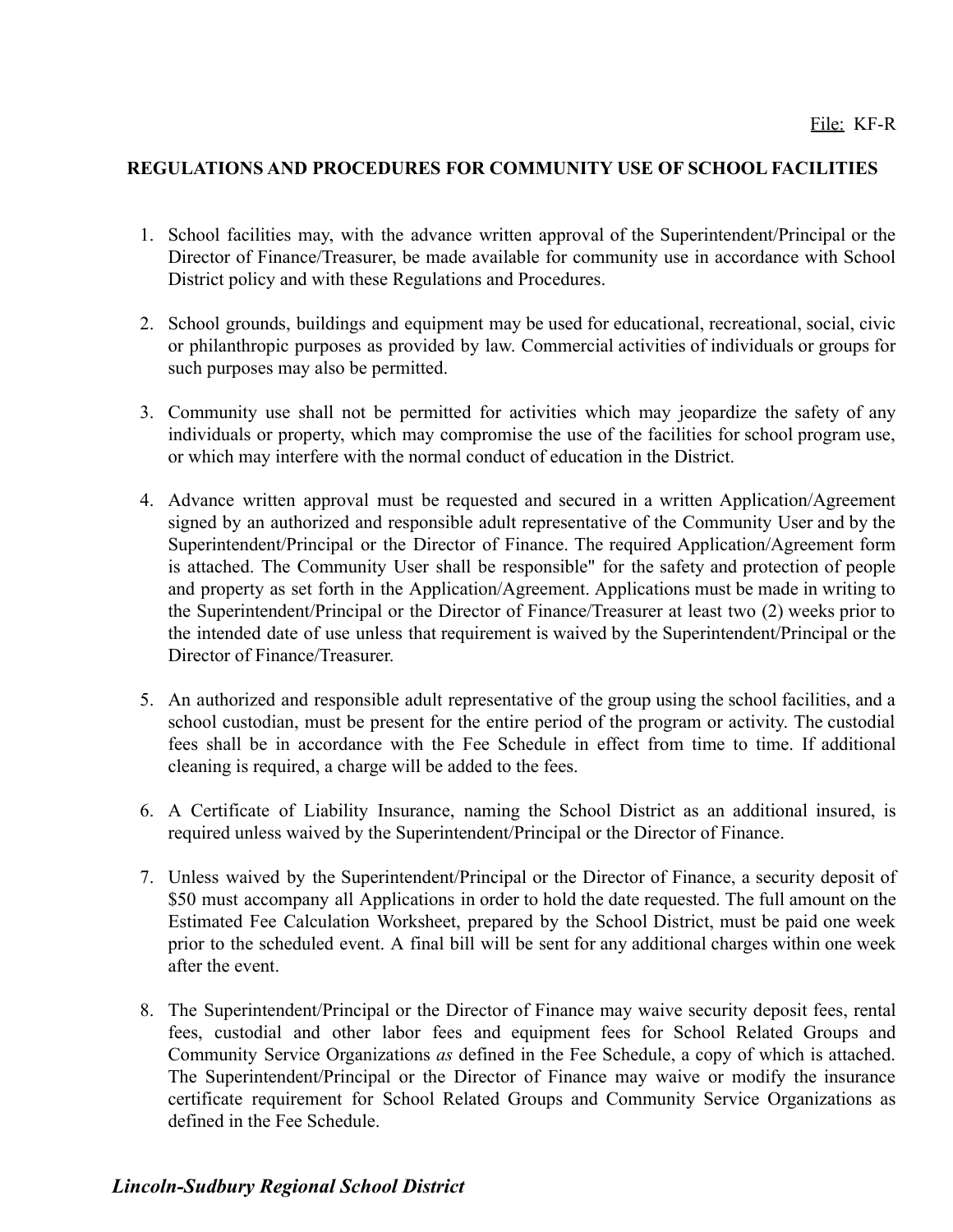- 9. When police and/or fire protection is required, it is the responsibility of the user to arrange it at the user's expense with the Police Chief and/or Fire Chief.
- 10. Use of any tobacco products within the school building, within school facilities or on school grounds or school buses by any individual, including school personnel and students, is prohibited at all times, pursuant to MGL and the District's Tobacco Policy. This prohibition applies to the general public as well; signs shall be posted in all school buildings informing the general public of the requirements of state law.
- 11. No alcoholic beverages may be taken onto school property.
- 12. Adhesives or other materials that may damage interior finishes may not be used.
- 13. Food shall be prepared, served and consumed only in the cafeteria, kitchens and conference rooms, unless specifically waived in advance by the Superintendent/Principal or the Director of Finance.
- 14. All persons taking part in athletic activities shall wear appropriate gym shoes.
- 15. No gifts or gratuities shall be given to or accepted by school personnel assigned to supervise activities in the school.
- 16. Violations of any or all of these regulations may result in the denial of future use of school facilities, as well as other consequences.
- 17. Keys/key codes will not be issued to any group/individual. A custodian will be assigned to open and secure the facilities when necessary. Fees may be charged.
- 18. Whenever special school equipment such as, but not limited to, stage lighting, audio-visual or computer equipment and kitchen equipment is to be used by Community Users, they may be required to utilize, and be charged fees for, school personnel skilled in the use and maintenance of this special equipment.
- 19. The Superintendent-Principal or Director of Finance may assess additional fees in the event of any further requests or requirements in connection with the Community user's use of the Facility.
- 20. All Community Users shall be subject to the direction of designated school personnel in connection with the Community User's use of the Facility.

SOURCE: Lincoln-Sudbury Adopted: 4/7/04 Amended: 2/15/05 Amended and Adopted for LSSC Policy Manual: 12/21/21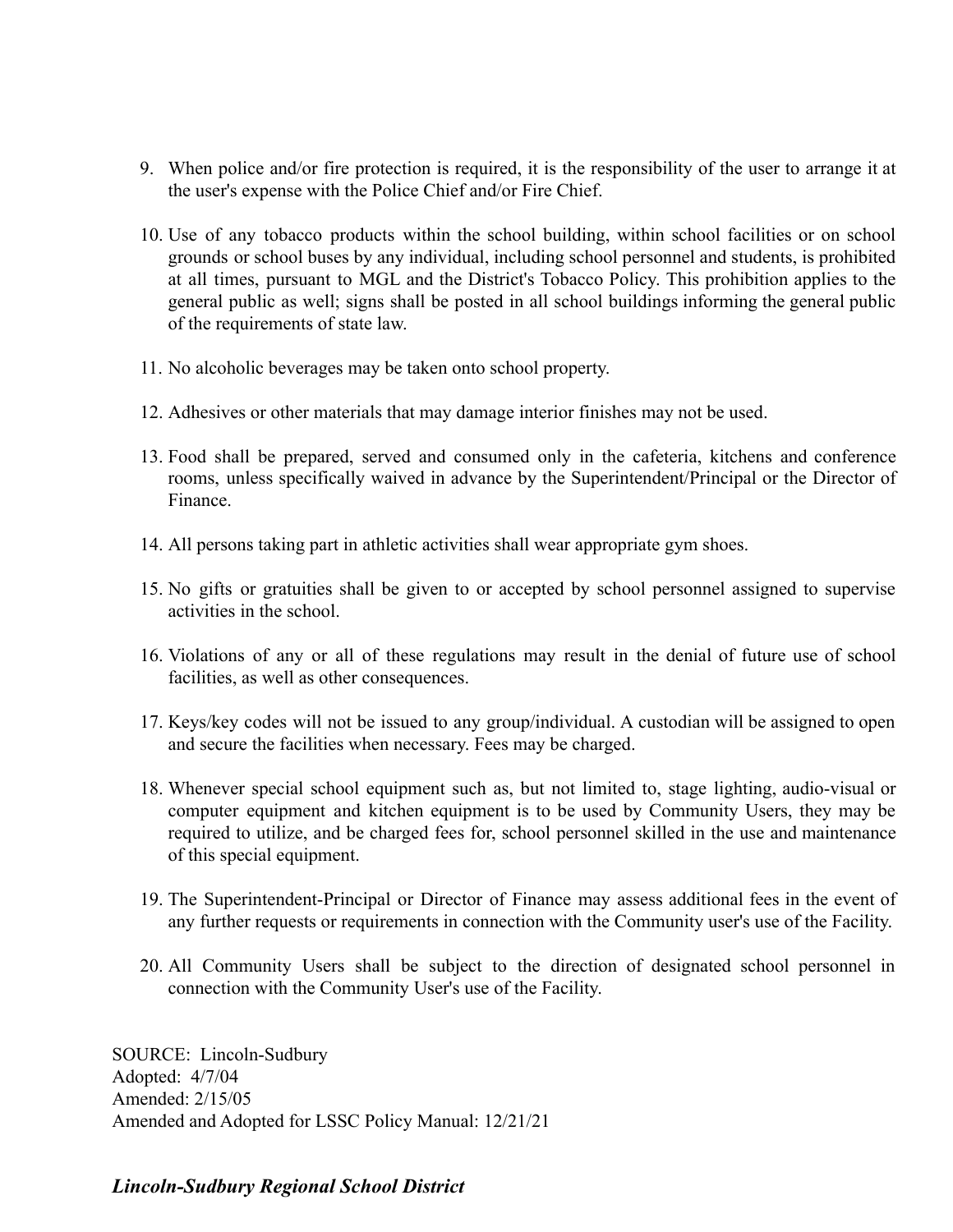### File: KHA

#### **PUBLIC SOLICITATIONS IN THE SCHOOLS**

The School Committee will place limits on commercial activities and fund-raising activities in the schools for the following reasons:

- 1. The school district should provide students, parents/guardians, and employees some measure of protection from exploitation by commercial and charitable fund-raising organizations.
- 2. The school district should not give the public the impression of generally endorsing or sanctioning commercial and fund-raising activities.
- 3. Commercial and fund-raising activities may disrupt school routine and cause loss of instructional time.

Following these guiding statements, the Superintendent/Principal may permit occasional commercial or fund-raising activities related to the objectives of the schools with the following exceptions:

- 1. No direct solicitation of students or employees may take place without School Committee permission.
- 2. No general or class distribution of commercial or fund-raising literature may take place without School Committee permission.

For the purposes of this policy, local PTA and PTO groups and groups representing school district employees will be considered "school groups" and will be governed by the Committee's policy on staff solicitations.

SOURCE: MASC Adopted for LSSC Policy Manual: 12/21/21

LEGAL REF.: M.G.L. 44:53A

CROSS REFS.: GBEBC, Staff Gifts and Solicitations JJE, Student Fund-Raising Activities KHB, Advertising in the Schools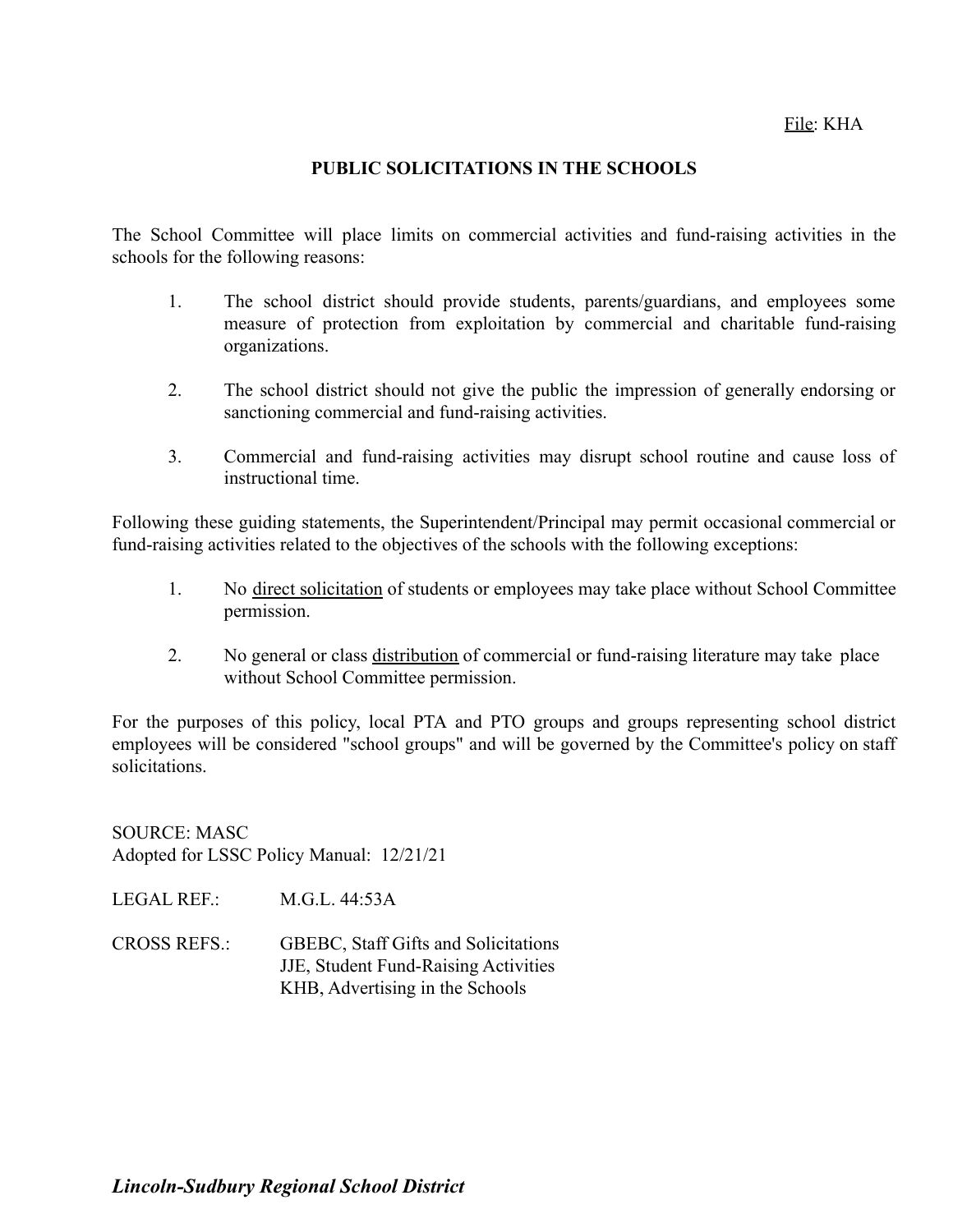#### **ADVERTISING IN THE SCHOOLS**

The School Committee may grant permission for advertising of commercial products or services in school buildings or on school property under guidelines or regulations it may approve. Otherwise, no advertising of commercial products or services will be permitted in school buildings or on school property. Publications of the school district will not contain any advertising. However, this will not prevent advertising in student publications that are published by student organizations, subject to administration controls, or the use of commercially-sponsored, free teaching aids if the content is approved by the administration.

Solicitation of sales or use of the name of the school district to promote any product will not be permitted by the Committee.

SOURCE: MASC October 2016 Adopted for LSSC Policy Manual: 12/21/21

CROSS REF.: KHA, Public Solicitations in the Schools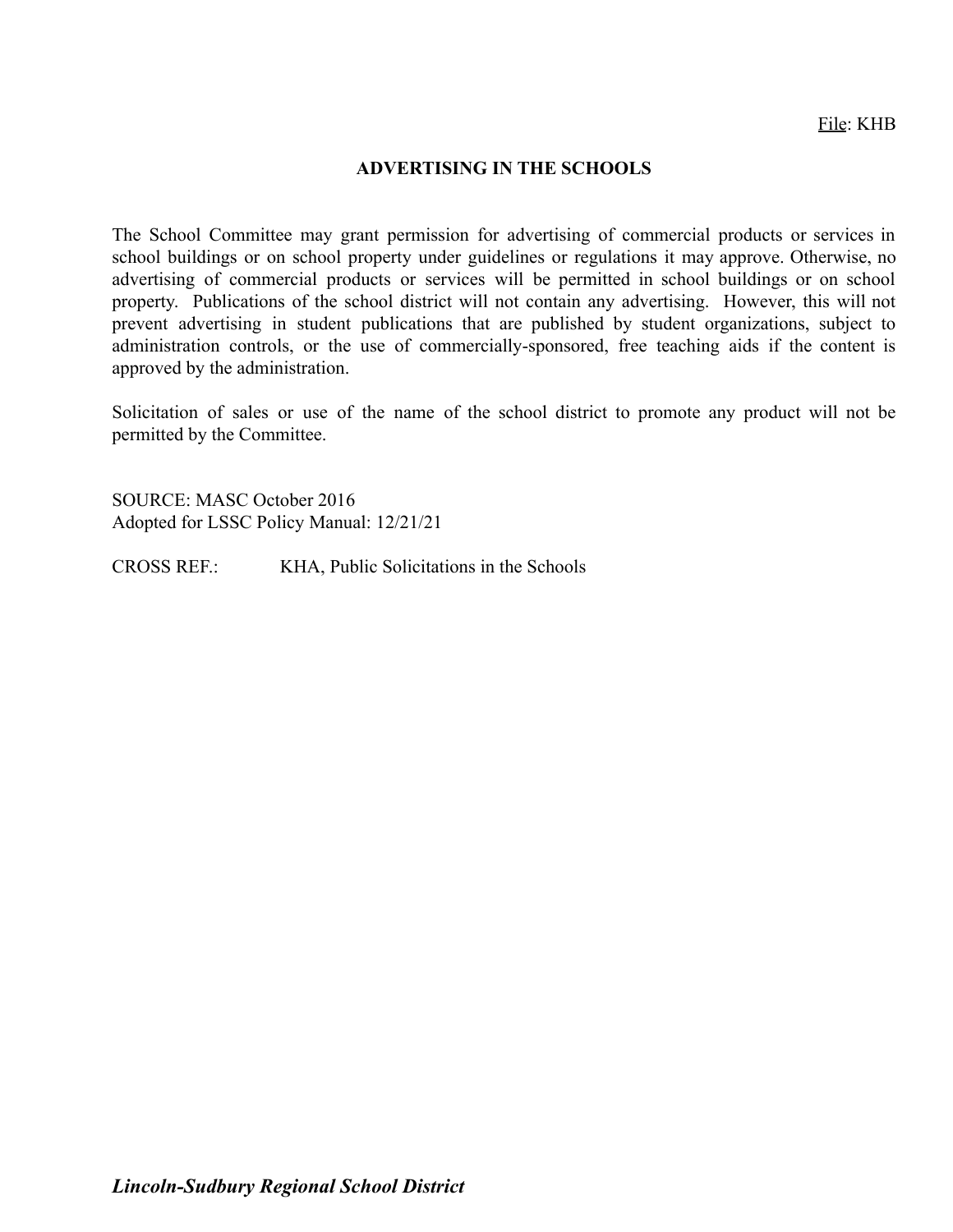### **RELATIONS WITH POLICE AUTHORITIES**

Cooperation with law enforcement agencies is essential for the protection of students, for maintaining a safe environment in the school, and for safeguarding all school property.

Relationships between the school and officials of law enforcement agencies in investigative matters concerning pupils will take into consideration the respective roles of the school and law enforcement agencies in assisting and protecting the interests of the community, and ensuring the rights of all concerned.

The School Committee also recognizes the potential enrichment that law enforcement agencies can make in the educational program.

Efforts should be made to develop and maintain a healthy attitude toward law enforcement agencies and personnel to promote better understanding and communication.

SOURCE: MASC Adopted for LSSC Policy Manual: 12/21/21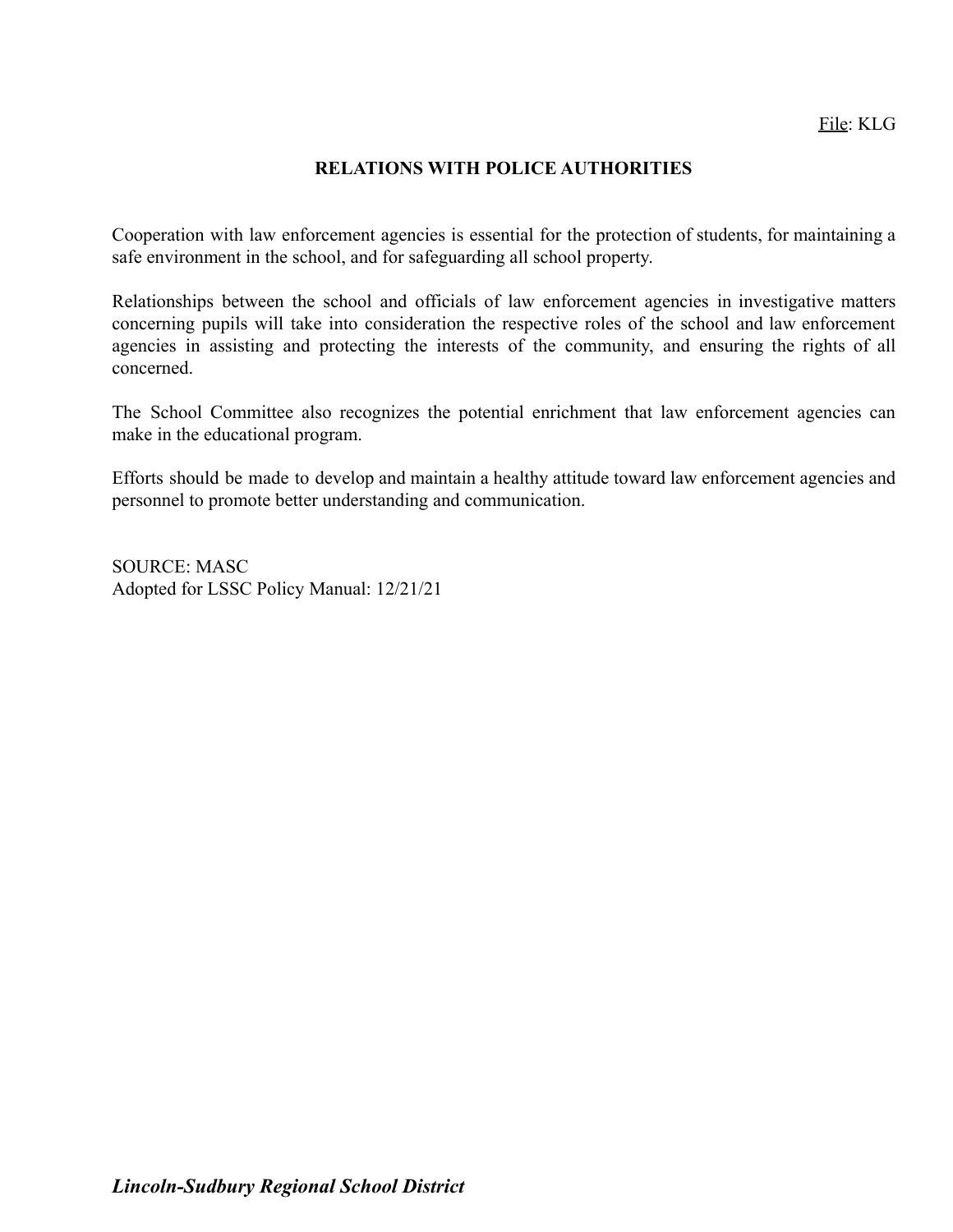### **RELATIONS WITH PLANNING AUTHORITIES**

The School Committee will participate in local and state planning functions that could directly affect District schools and their immediate environment.

The Superintendent or designee will keep the School Committee informed of planning matters bearing directly on the operation of the school or school-sponsored programs, and will undertake action on behalf of the School Committee to influence matters in the best interests of the students and the District.

SOURCE: MASC Adopted for LSSC Policy Manual: 12/21/21